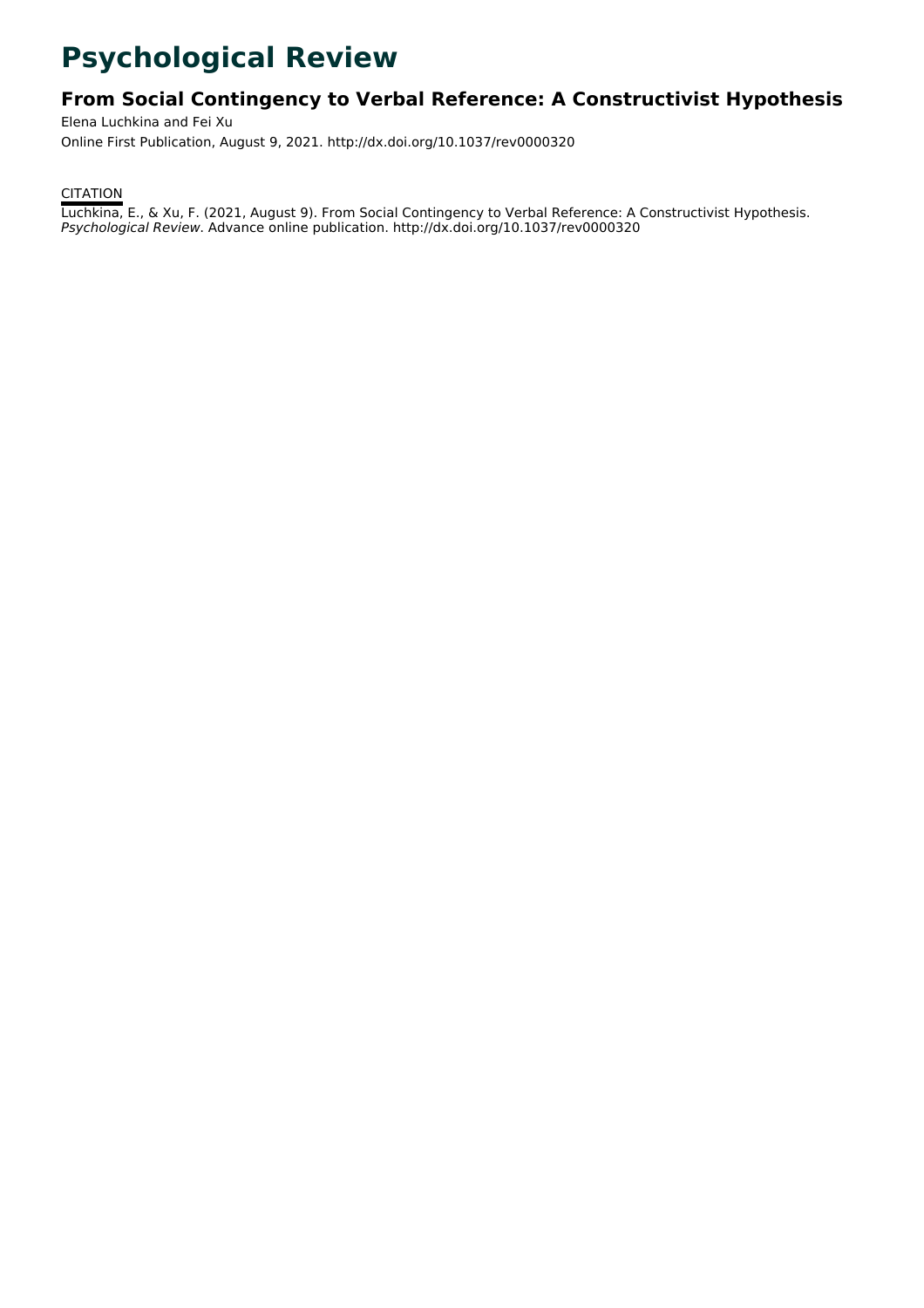<https://doi.org/10.1037/rev0000320>



© 2021 American Psychological Association

# THEORETICAL NOTE

# From Social Contingency to Verbal Reference: A Constructivist Hypothesis

Elena Luchkina<sup>1</sup> and Fei  $Xu<sup>2</sup>$ <sup>1</sup> Department of Psychology, Northwestern University <sup>2</sup> Department of Psychology, University of California, Berkeley

In the first year of life, infants' word learning is slow, laborious, and requires repeated exposure to wordreferent co-occurrences. In contrast, by 14–18 months, infants learn words from just a few labeling events, use joint attention and eye gaze to decipher word meaning, and begin to use speech to communicate about absent things. We propose that this remarkable advancement in word learning results from attaining a referential understanding of words—that words are linked to mental representations and used intentionally to communicate about real-world entities. We suggest that verbal reference is supported by codeveloping conceptual, social, representational, and statistical learning capacities. We also propose that infants' recognition of this tri-directional link between words, referents, and mental representations is enabled by their experience participating in and observing socially contingent interactions. Understanding verbal reference signals a qualitative shift in infants' word learning. This shift enables infants to bootstrap word meanings from syntax and semantics, learn novel words and facts from nonostensive communication, and make inferences about speakers' epistemic competence based on their language production. In this paper, we review empirical findings across multiple facets of infant cognition and propose a novel developmental theory of verbal reference. Finally, we suggest new directions of empirical research that may provide stronger and more direct evidence for our theory and contribute to our understanding of the development of verbal reference and language-mediated learning in infancy and beyond.

Keywords: verbal reference, social contingency, constructivist theory of development

Human language permits us to call to mind objects, events, and ideas that we cannot witness directly (Deacon, 1997). We learn about people we have never met, about time that has not passed ("tomorrow"), and about concepts as abstract as weak subatomic force. We propose that this communicative power of words is enabled by verbal reference—a link between words, real-world phenomena, and their mental representations that enables words to refer to those phenomena even when they are perceptually unavailable. How do infants establish this tridirectional link and begin to engage in language-mediated learning by extracting information encoded in language to establish, retrieve, and modify mental representations of absent or abstract referents?

With the rapid accumulation of empirical evidence on infants' vocabulary development in the recent decades (Bloom, 2002; Carey,

2010; Frank et al., 2009; Hidaka & Smith, 2010; Markman, 1989; Perszyk & Waxman, 2018; Swingley, 2010; Waxman & Lidz, 2007; Yurovsky, 2018), when and how young children understand the referential nature of words has become an apple of discord in language acquisition (Golinkoff et al., 2000; Sloutsky, 2009; Waxman & Gelman, 2009). The proponents of perception-driven early word learning theories tend to explain the emergence of verbal reference through domain-general cognitive mechanisms, such as associative learning and cross-situational statistics (e.g., Howard, et al., 2005; Samuelson & Smith, 1999; Smith & Yu, 2013; see Smith et al., 2014, for a review). In contrast, some have argued that verbal reference may be inherent in human communication, a conceptual primitive hard-wired in infants' minds, present in preverbal communication in infancy, and pertaining to words from the outset of verbal communication (e.g., Burge, 2010; Csibra, 2003, 2010; Macnamara, 1982). Still others have proposed that the interplay between conceptual knowledge, social cognition, and language enables the development of verbal reference in infancy, in the spirit of constructivist theories of cognitive development (Karmiloff-Smith, 1992; Piaget, 1954; Tomasello, 2010; Waxman, 2003; Xu, 2019).

To address this divergence of views, we integrate insight from multiple accounts of word learning, draw on findings across several lines of empirical research on cognitive and language development, and propose a novel constructivist theory of the development of verbal reference in the first 2 years of life. We aim to better

Elena Luchkina D <https://orcid.org/0000-0001-7350-9367>

Fei Xu **b** <https://orcid.org/0000-0002-8220-7528>

We thank James Morgan, David Sobel, Sandra Waxman, Athena Vouloumanos, Bertram Malle, Dima Amso, Mahesh Srinivasan, Kali Woodruff Carr, Alexander LaTourrette, and Miriam Novack for helpful discussion about this research.

Correspondence concerning this article should be addressed to Elena Luchkina, Department of Psychology, Northwestern University, Evanston, IL 60208, United States. Email: [elena.luchkina@northwestern.edu](mailto:elena.luchkina@northwestern.edu)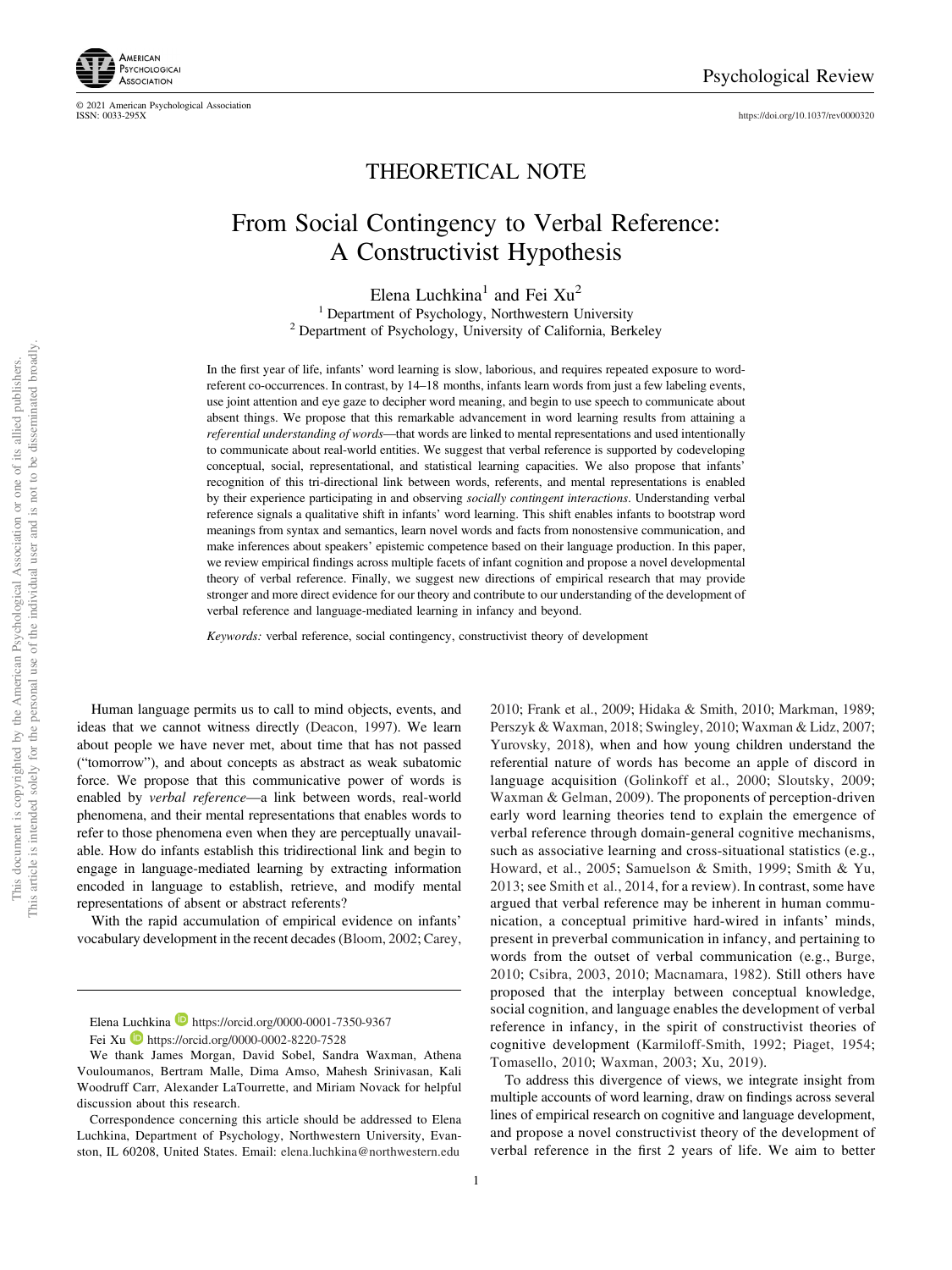<span id="page-2-0"></span>understand the processes governing this development by considering its precursor capacities (see Appendix) and the mechanisms facilitating its emergence.

Following Bloom (1993), we define verbal reference as a property of words (or other signals) that are linked to mental representations and are used intentionally by people to communicate about real-world or abstract entities<sup>1</sup>. This tridirectional link (Figure 1) allows us to establish, retrieve, and modify mental representations based on language alone. An important property of this link is *referential specificity*, which entails that words do more than just indexing parts of a scene, like objects, events, or locations ("there is something in this location"). Instead, they allow us to communicate about specific aspects, states, or changes of state of those entities ("the car is damaged," "the car is red," "there is a Prius in the garage"). This property distinguishes verbal reference from its nonverbal precursors, like pointing or gaze direction. In this article, we will make the following three claims and discuss the supporting empirical evidence to date.

We propose that (1) the precursor capacities of verbal reference include the ability to represent absent entities and the understanding that those entities can be communicated about and that words are the means of such communication. At the same time, infants employ powerful statistical learning mechanisms that segment speech into words, track their co-occurrences with objects or events, conduct cross-situational comparisons, and propose and revise word-referent links as more distributional information becomes available. These capacities must operate in concert to get word learning off the ground.

We also propose that (2) infants' experience with *socially contin*gent communicative exchange enables them to employ these precursor capacities and attain a referential understanding of words. As infants accumulate observations of people interacting in a contingent manner via language and as they accumulate first-hand experiences participating in such interactions (e.g., by vocalizing and being responded to with actions accompanied by language), they infer that language is the means of such communication and recognize the referential status of words. Thus, attaining a referential understanding of words is a gradual process scaffolded by a combination of precursor capacities and experience with socially contingent interactions.

Finally, we propose that (3) attaining a referential understanding of words leads to a qualitative shift in word learning. Understanding the referential nature of words enables infants to engage in languagemediated learning, such as learning new word meanings and novel facts from language alone (directed to them or overheard), integrating multiple cues to meaning from syntax, semantics, and

#### Figure 1

Word-Referent Links Enabled by the Referential Status of Words



Note. See the online article for the color version of this figure.

pragmatics, and making inferences about speakers' epistemic competence from their language use.

## Development of the Referential Understanding of Words in Infancy

We begin by summarizing the findings in the literature on the development of verbal reference from the last two decades and tracing its trajectory over the first 2 years of life. Infants' comprehension of verbal reference has been researched using multiple methods, such as pitting referential cues (e.g., eye gaze) in a labeling situation against visual salience of an object (Pruden et al., 2006) or against infants' intrinsic preference for an object (Baldwin, 1993b). However, when the referent object is present at the time its label is introduced, there is always the possibility that infants' success in learning the label is driven by perceptual association.

We, therefore, focus here on studies that leveraged infants' ability to comprehend speech about *absent objects*<sup>2</sup>. In such studies, infants either first observe a labeling event (usually a count noun that refers to an object), after which the referent is hidden, and an experimenter subsequently enquires about the absent object ("How about the wug? Where is the wug?"), or they first hear utterances containing object labels ("I have a bike") and are subsequently presented with objects corresponding to those labels and distracter objects, displayed in silence. Infants' looking direction (suggesting their search for the object in a particular location) and pointing are typically measured to evaluate their comprehension of the target words. If infants can map a label to its referent, even if it is perceptually unavailable, it constitutes strong evidence that they understand that words refer.

#### Developmental Timeline of Absent Verbal Reference

By 12 months, infants show the first signs of understanding "anchored" absent verbal reference-reference to recently removed objects primed by perceptually available entities associated with it ("anchors"), such as their former locations (Gallerani et al., 2009; Ganea, 2005; Osina et al., 2013, 2014). In Osina et al. (2013), for example, infants are first presented with a toy dog, which is subsequently placed inside an ottoman, so that infants can no longer see the toy. After a delay, during which the experimenter sang "Twinkle, Twinkle, Little Star" and pointed to decals on the ceiling,

 $1$  Abbott (2010) points out a distinction between pragmatic reference and semantic reference. In the case of pragmatic reference, words cannot refer on their own, they are tools used for speakers to communicate about something (see Clark & Bangerter, 2004; Clark & Wilkes-Gibbs, 1986; see also Michaelson & Reimer, 2019, for. a discussion of the "intentionalist" model). Semantic reference, which, as Abbot remarks, has arisen within formal logic, relates expressions to things out in the world (e.g., Wittgenstein, 2017). In this latter sense, any expression reliably linked to a phenomenon or a class of phenomena can be considered referential, so long as it signifies those phenomena. Our definition emphasizes the pragmatic aspect of reference, while embracing the semantic aspect as well, that is, words are linked both to

representations and to things in the world. <sup>2</sup> For brevity, we refer to both objects that have been recently seen but hidden and objects that exist but have not been displayed before infants' word comprehension is probed as "absent." Importantly, some objects can be absent and not retrievable (e.g., ones that ceased to exist or are imaginary) or do not have stable physical manifestations ("democracy"). The latter kind of permanently absent word referents is beyond the scope of our discussion (but see Bergelson & Swingley, 2013, for a discussion on infants' acquisition of abstract words).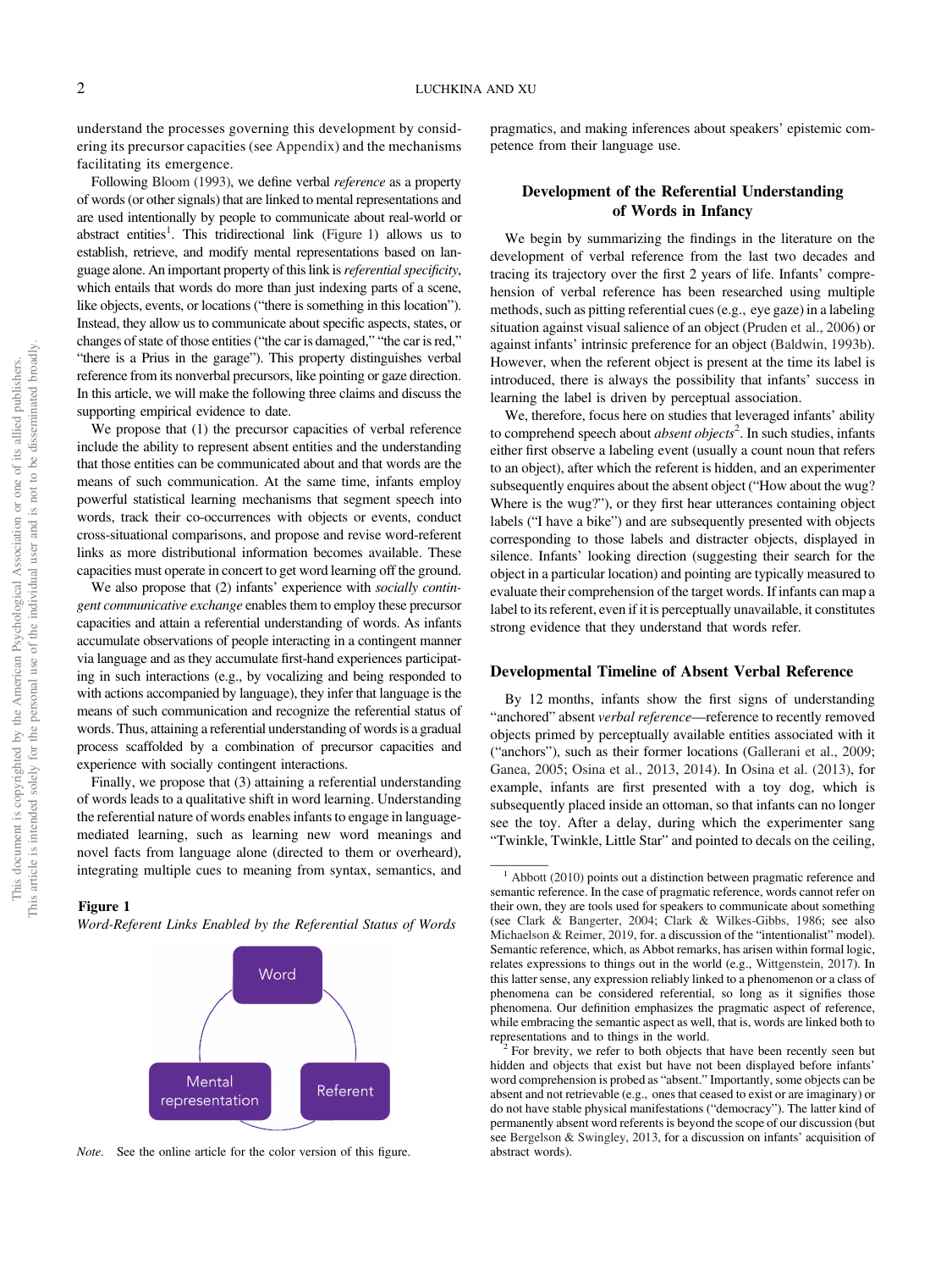the experimenter then asked infants about the hidden toy, first in a hint-like manner ("What about the dog? Have you seen the dog?") and then directly ("Where is the dog? Could you find the dog?"). After being prompted 3–5 times, infants looked, or pointed to, or approached the ottoman, suggesting that they understood reference to the hidden object.

At 14 months, infants interpret verbal requests for hidden objects using social information, such as individuals' history of interacting with an object (e.g., which of the two balls the experimenter played with; Saylor & Ganea, 2007). At this age, infants track properties of recently removed objects, such as their color or former location, whose labels are mentioned in utterances (Saylor, 2004) and produce communicative behaviors toward these anchors (e.g., pointing to the panel that occludes the absent referent, or searching for an absent person; Ganea & Saylor, 2013; Saylor & Baldwin, 2004). Around 14 months infants also begin to comprehend reference to objects hidden from view without "anchoring," albeit provided with visual exposure to those objects before they are removed from view (Hendrickson & Sundara, 2017).

Infants begin to retrieve mental representations of objects based on language input alone, without pre-exposure to those objects within the experiment by 16 months. For example, Luchkina et al. (2020) showed that 16- but not 13-month-olds look more to familiar objects previously mentioned in speech unaccompanied by any images when those images become available. Sixteen-month-olds also use language to update their representations of the locations of recently shown objects (e.g., "Now the dog goes on the table") and look longer if the revealed outcomes mismatch the language input (e.g., a cat is on the table; Ganea et al., 2016).

By 18–22 months, infants not only retrieve detailed mental representations of familiar objects based on language alone, but also can *form representations*<sup>3</sup> of novel word-referent mappings even if those referents are perceptually unavailable (Baldwin, 1993a; Ferguson et al., 2014). Baldwin (1993a), for example, showed that 19-month-olds (but not 15-month-olds) successfully learn labels for novel objects that are first demonstrated but subsequently removed from infants' view and labeled while being sealed in an opaque container (e.g., the experimenter looks into the container and says, "Look, a fep!"). At this age, infants also update mental representations of states of the absent objects that are being referred to in speech ("Lucy is wet now!"; see Galazka & Ganea, 2014; Ganea et al., 2007).

Notably, younger infants may have a nascent ability to form a representation of a perceptually unavailable object based on language input. Xu et al. (2005), for example, showed that 12-month-olds search longer in an opaque box after retrieving one object, if they previously saw an experimenter peek into the box and utter two distinct labels than if the experimenter uttered the same label twice. This finding suggests that these infants appreciate the link between the number of words and the number of referents (a rudimentary form of mutual exclusivity; Markman, 1989; see also Pomiechowska et al., 2021). However, it is not until several months later that infants show the signs of moving beyond this link and establish a specific representation of a previously unseen object based on language input alone.

Taken together, this evidence suggests that the ability to extract information encoded in language to establish, retrieve, and update mental representations based on language develops between 12 and 18 months. This ability allows infants to comprehend speech about absent things without "anchors" and ultimately engage in

language-mediated learning. What are the learning mechanisms that drive this development?

#### Existing Developmental Accounts of Verbal Reference

From the *perception-driven bottom-up view*, the explanation lies in the accumulation of linguistic data via domain-general associative learning mechanisms. The second year of life is marked by substantial advances in syntactic learning and a rapidly growing cache of associative information about word-referent co-occurrences (see Smith et al., 2014, for a review). With this growing body of linguistic data, young learners become better positioned to take advantage of their semantic and syntactic knowledge to make inferences about the meanings of words that are uttered in the absence of any referents (e.g., Sloutsky, 2009). These capacities, however, are insufficient to form or modify mental representations on the basis of language alone: Without having previously experienced a referent of a novel word, one cannot form a new perceptual association or use that word to access the representation of its referent.

Alternatively, some have argued that reference is a primitive inherent in our conceptual and linguistic system (e.g., Burge, 2010; Csibra, 2003, 2010; Macnamara, 1982). Six-month-old infants, for example, exhibit a nascent understanding of the referential nature of gaze by following an actor's gaze toward a present object if cues signaling communicative intent—eye contact or infant-directed speech—were present (Hernik & Broesch, 2019; Senju & Csibra, 2008). By 12 months, infants reliably recognize the referential nature of gaze to a hidden object and are surprised if the location indicated by an actor's gaze is revealed to be empty (Csibra & Volein, 2008). At 12 months, infants also reliably comprehend and produce pointing gestures to refer to not only present but also absent entities. They begin to point at an object's empty location to request that object from an adult or to draw the adult's attention to it (Behne et al., 2012; Bohn et al., 2018; Gräfenhain et al., 2009; Liszkowski et al., 2009).

This comprehension of nonverbal reference may serve as a steppingstone to understanding verbal reference to absent entities. However, nonverbal reference is limited in two significant ways. First, nonverbal reference, such as pointing or gaze direction, lacks referential specificity—a fundamental feature of verbal reference that enables us to communicate about various aspects of objects or events.<sup>4</sup> For example, pointing can direct attention (e.g., there is something there; or even "there is a car" if a car had been seen previously), but only words can refer to specific aspects and properties of an object and communicative about it with precision (e.g., "there is a car, not a cup"; "the red car" if there are more than

<sup>&</sup>lt;sup>3</sup> It is unclear, however, how lasting these representations are outside of the context of the experiment (see Horst & Samuelson, 2008). To elucidate this matter, an investigation involving a delay (or a longitudinal investigation) is necessary.<br><sup>4</sup> Great apes, similar to human 12-month-olds, request absent entities

<sup>(</sup>e.g., treats) by pointing to their former locations (e.g., Bohn et al., 2015). However, they do not seem to move beyond indexical reference and develop referentially specific links between words (or other symbols) and their present and absent referents. Even great apes trained to use sign language to request objects do not respond to messages about states or locations of those objects and appear to be using signs by pairing them with perceptual categories of the corresponding objects (Savage-Rumbaugh et al., 1993), suggesting that referential specificity does not characterize apes' verbal communication.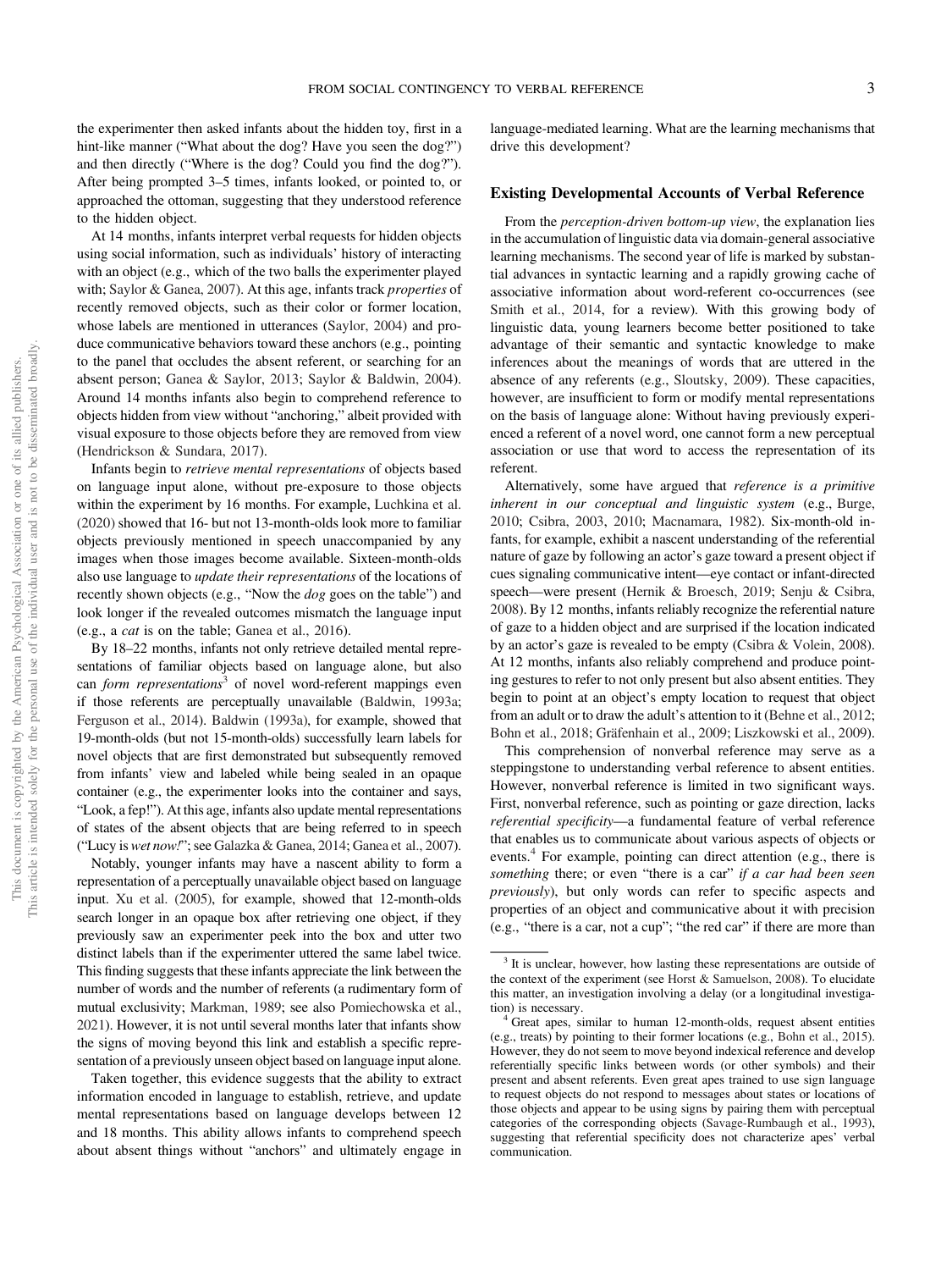one car; "the car is broken"). Referential specificity entails that infants not only realize that words can index nonpresent entities, but also discover that different kinds of words (e.g., nouns, adjectives, verbs) take on different kinds of meaning, even if these words reference the same object. Further, while pointing or gaze can reference objects, it is significantly harder to use these referential tools for events or changes of state. For example, pointing to one's eye is unlikely to communicate that one is seeing; pointing to the direction of the wind is unlikely to communicate that it became windy. Second and relatedly, only verbal reference enables one to create, maintain, and update detailed mental representations based on language alone, thereby enabling effective language-mediated learning and communication. Verbal reference, but not nonverbal referential actions, allows one to learn about objects, events, or ideas that one has not experienced directly or that do not have stable perceptual forms and thus cannot be pointed to or looked at (e.g., atoms, viruses, yesterday, tomorrow, or the 23rd century).

### New Proposal: A Constructivist Account of Verbal Reference Development

In our view, infants' vocabulary in the first year of life and early, nonverbal, reference are marked by the lack of (or fragile and unstructured) connection between words and reference. $5$  That is, 6–12-month-old infants possess some word knowledge—likely acquired via associative mechanisms—and possess an understanding that reference is possible, but they have not yet made the connection between the two. Indeed, although 9–12-month-olds show some understanding of nonverbal reference, their word knowledge appears to be chiefly driven by perceptual salience and associative mechanisms (e.g., Hollich et al., 2000; Pruden et al., 2006). For example, Pruden et al. (2006) found that 10-month-olds learn novel words by relying on the perceptual salience of an object instead of social cues provided by a speaker<sup>6</sup>.

By 12–14 months, infants begin to treat concurrently present words and deictic gestures alike, realizing that both can index hidden objects (Gliga & Csibra, 2009; see also [Graham & Kilbreath, 2007\)](#page-14-0). They also use gesture to disambiguate between possible referents of a novel word [\(Pomiechowska & Csibra, 2020;](#page-16-0) c.f. Lucca & Wilbourn, 2018). Furthermore, infants begin to establish links between different types of words and different types of meaning during this developmental window, for example, count nouns map onto object categories, adjectives map onto properties or attributes, and verbs map onto actions or events (see Perszyk & Waxman, 2018, for a review). This signals the beginning of referential specificity. Thus, by the beginning of the second year, infants start to realize that words refer, and this realization qualitatively changes their word learning strategies, enabling referentially specific use of words to communicate about both present and absent entities.

Our key question remains: What mechanisms underlie this realization and enable the development of verbal reference? As Hollich et al. (2000, p. 5) put it: "The development of reference is a mystery." We propose that first, the codevelopment of conceptual, social, representational, and statistical learning precursor capacities is necessary to enable the emergence of verbal reference, and reference to perceptually unavailable objects or events in particular, and second, an understanding of socially contingent interactions drives the establishment of the tridirectional link that is the core of verbal reference [\(Figure 1](#page-2-0)). We outline the respective contributions of these precursor capacities and the effects of their concurrent development in the next section (for a more concise discussion, see Luchkina & Waxman, in press) before turning our attention to discussing the key role of social contingency.

#### Development of Precursor Capacities

#### Representing Absent Entities

The ability to store representations of objects or events and to access those representations through their names entails that infants form representations of real-world phenomena, link them with words, and possess sufficient memory capacity to store such links. In some cases, verbal reference can be built on representations of concrete objects or events (e.g., persons, their manner of moving or speaking). However, to enable reference to previously unencountered instances that belong to the same object or event categories, these representations need to abstract away from concrete instances. Moreover, such abstraction allows for a more efficient use of the learner's memory capacity: By focusing on category-defining features, infants can use fewer resources to store information about objects or events they encounter and extend relevant properties to those entities by recognizing their category membership. Evidence from the developmental literature suggests that infants begin to form abstract representations from an early age.

Infants begin to form visual categories based on perceptual features by about 3–4 months of age. For example, 3–4-montholds readily categorize dot patterns and create prototypes by abstracting away from concrete exemplars (Bomba & Siqueland, 1983; Quinn, 1985). At this age, infants also categorize and distinguish pictures of different animal kinds (e.g., Eimas & Quinn, 1994; Quinn et al., 1993). By 9 months, infants form both perceptual and conceptual categories based on visual features (e.g., they can generalize category information from static images to dynamic pointlight displays; see Arterberry & Bornstein, 2002). In addition to categorizing visual stimuli, 3–4-month-olds create auditory categories, such as the time of voice onset in consonant-vowel syllables (Eimas et al., 1971). By 6 months, they also categorize speech sounds (Kuhl, 1979, 1980, 1983) and intonation patterns (Morse, 1972). Between 6 and 12 months, infants fine-tune their speech sound categories and hone in on the relevant categories for their native language (Werker, 2018; Werker & Tees, 1984).

<sup>&</sup>lt;sup>5</sup> An electrophysiological investigation found that even 9-month-olds exhibit mismatch negativity if they hear a word (e.g., a "duck") in the absence of an object and then see an object with a different name (e.g., a cookie; Parise & Csibra, 2012), suggesting a possibility that hearing words activates visual representations of objects. This finding may reflect 9-montholds' referential understanding of words, or alternatively demonstrate a stable link between the word "duck" and a mental picture of a duck. However, because this evidence is limited, future research is needed to further test these

 $6$  Bergelson and Swingley (2012) showed that 6–9-month-olds can recognize a handful of concrete object referents of highly familiar nouns (e.g., "banana"; see also Jusczyk & Aslin, 1995; Mandel et al., 1995). Yet, infants of the same age fail to recognize the referents of common verbs (e.g., kiss, drink; Bergelson & Swingley, 2015). This is likely because verbs take on arguments (events often also contain multiple objects; see Gentner, 2006), which means that perceptual salience is a poor cue to meaning in the case of verbs. In contrast, by 12–14 months, when infants' word knowledge is increasingly driven by conceptual representations (Pomiechowska & Gliga, 2019; Waxman & Leddon, 2011; Yin & Csibra, 2015), their verb comprehension also becomes more robust.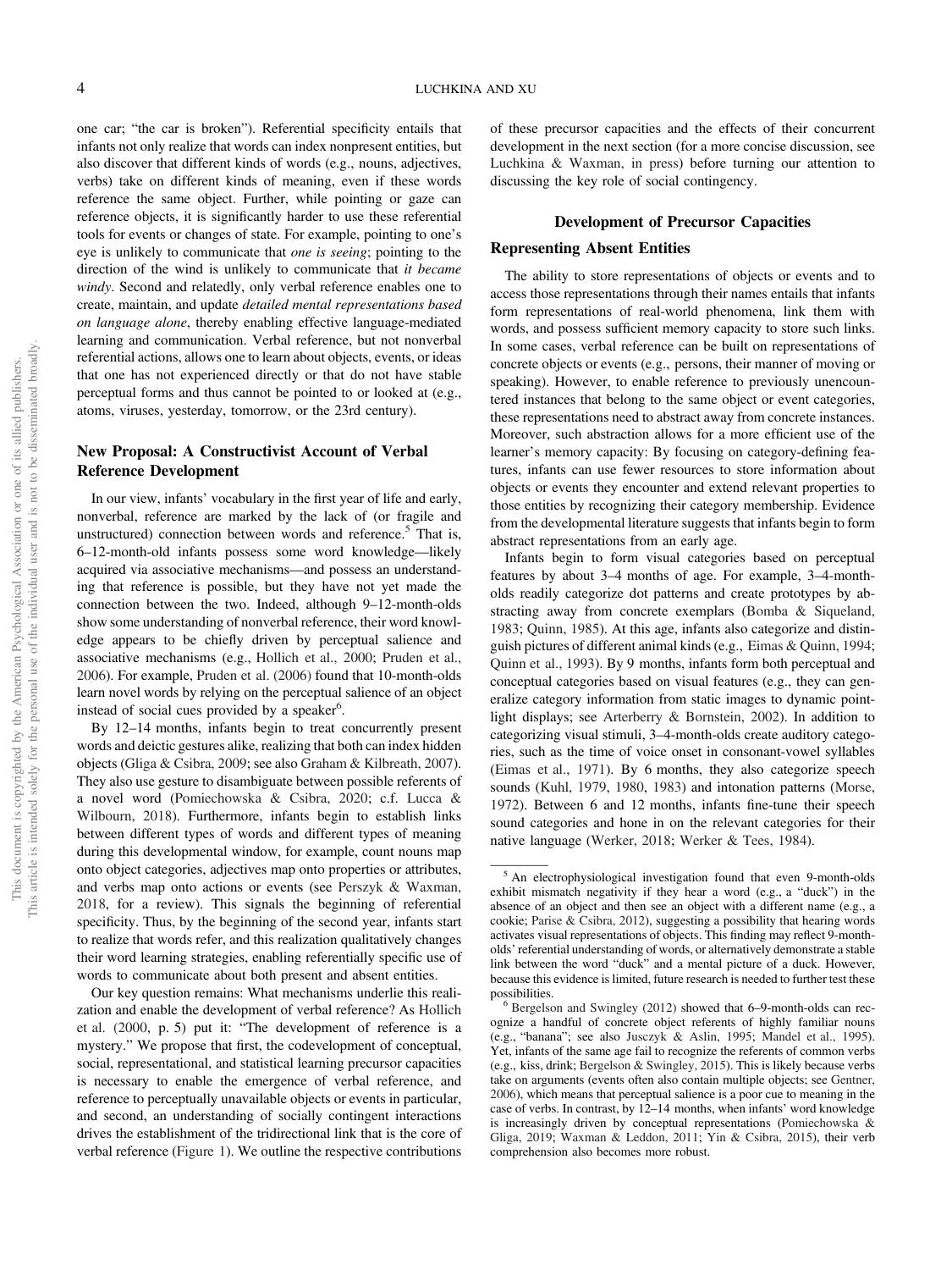This parallel development of visual and auditory categorization enables infants to create and recognize word-object links and use them to retrieve object representations. At 6 months, infants preferentially look to familiar object images upon hearing their names (e.g., looking to an image of a banana when hearing "banana" vs. an image of a sock; Bergelson & Swingley, 2012; see also Tincoff & Jusczyk, 1999). By 9 months, they begin to treat words as "invitations" to create visual categories: Upon observing several instances of a novel category (e.g., dinosaurs) consistently paired with the same word (e.g., "blicket"), infants establish a corresponding category and subsequently recognize its novel instances<sup>7</sup> (e.g., Balaban & Waxman, 1997). At this age, words also guide infants' flexible category formation: The number of labels influences the number of discrete categories infants create along a continuum of object stimuli (e.g., Althaus & Westermann, 2016; Havy & Waxman, 2016). Further, research on infants' object individuation indicates that by 9 months, infants also rely on words to make judgments about internal properties of object kinds (Dewar & Xu, 2007, 2009) and to keep track of individual objects that have been recently displaced (Xu, 2002). At least by 12 months, infants not only expect words to be linked with categories but also use nonverbal category knowledge to extend the meanings of newly learned words (Pomiechowska & Gliga, 2019; see also Graham et al., 2004). This bidirectional link between words and categories positions infants well to begin accessing mental representations of objects or events when hearing their names.

Finally, infants need accessible and sufficiently durable memory to enable effective access to representations and thus support the development of verbal reference. Although the earliest evidence of infants' accessing their declarative (vs. procedural) memory has been reported in 3.5–4-month-olds (see Mandler, 1988, for a reivew), this memory is short-lived (3–4 min; see Baillargeon et al., 1989; Baillargeon & Graber, 1988; Luo et al., 2003) and depends on perceptual availability of features or events that cooccurred with the represented object or event. By 6 months, however, infants can retain memory of an event for at least 24 hr, represent the existence and location of recently hidden objects (Baillargeon, 1986), and imitate demonstrated actions upon encountering the object used in the demonstration (Hayne et al., 2000). By 9–10 months, infants can remember such sequences of events over the span of months (Bauer, 2002; Bauer et al., 2000; Carver et al., 2000; Mandler & McDonough, 1995).

Thus, investigations of infants' categorization and memory development suggest that at least by 9 months, infants are capable of forming sufficiently abstract representations of objects or events, store them over extended periods of time, and access them by hearing words linked to those representations. Albeit crucial for the development of verbal reference, however, these capacities do not guarantee reference. A link between a representation and a corresponding word does not automatically confer the understanding that the word encodes that representation for communication purposes. How and when do infants gain such an understanding?

#### Using Speech to Communicate About Absent Entities

Infants' ability to understand that speech can communicate about perceptually unavailable entities emerges around 6 months and is reliably present by the first birthday (Cheung et al., 2012; Martin et al., 2012; Vouloumanos, 2018; Vouloumanos et al., 2012, 2014).

Vouloumanos et al. (2012), for example, showed that 6-month-olds expect speech to communicate unobservable intentions. Infants first observed an actor (A1) who looked at two objects and indicated her preference for one of the objects by grasping it. Subsequently, A1 no longer had access to the objects and turned to another actor (A2), who had access to the objects but had not seen A1's preference demonstration, uttering a nonsensical word. Infants looked significantly longer when A2 handed A1 the object she did not prefer, suggesting that they understood that A1's utterance must have transferred information about her preference to A2. By 12 months, infants can link their inferences about the intended outcome of an attempted but failed action (by A1; e.g., attempting to reach for an object) with the communicative function of speech. They expect A2 to achieve A1's intended outcome upon hearing speech. Crucially, such an understanding requires that infants (1) appreciate others' beliefs and intentions and (2) recognize that language can be used to communicate about such beliefs and intentions.

Consistent with Vouloumanos et al. (2012) results, research on infants' understanding of intentions suggests that by 6 months, they attribute goal-directedness to others' actions (e.g., Woodward, 1998), appreciate the causal role of intentions in such actions (Southgate & Vernetti, 2014), and recognize the role of access to information in interpreting those actions (e.g., Luo & Johnson, 2009). At 7 months, infants keep track of others' beliefs and show surprisal, as they would expect others to show, when an outcome of an occlusion event is inconsistent with others' beliefs (Kovacs et al., 2010). By 10–15 months, they recognize others' false beliefs and how those beliefs guide actions (Luo, 2011; Onishi & Baillargeon, 2005; see Heyes, 2014, for a review).

Recall that around their first birthdays, in addition to recognizing that others have beliefs and intentions, infants begin to recognize that these beliefs or intentions can be about absent objects, which can be referred to, at least in an indexical way. Combined with the advances in infants' ability to form abstract representations and access them via associated words, the understanding that speech can communicate about perceptually unavailable entities prepares them to make the leap toward verbal reference. Indeed, the first signs of understanding reference to absent objects appear around 12–14 months (see section I). By 14 months, infants reliably use verbal cues to retrieve memories of absent objects (Ganea, 2005; Moore & Meltzoff, 2004; Osina et al., 2013, 2014) and past events (Bauer et al., 2000).

#### Proposing and Revising Links Between Words and Their Meanings

Finally, effective command of verbal reference entails that infants not only recognize that reference to absent or abstract entities via words is possible in principle, but are also able to propose, or hypothesize, and revise the meanings of words that refer to those entities. To succeed on this task, infants need to resolve at least two computational problems. First, they need to extract structure from the language input: Because most of the time, infants hear

<sup>7</sup> Some evidence suggests that this effect might be present as early as 3–4 months of age (e.g., Ferry et al., 2010). This evidence, however, should be taken with caution, as this facilitative effects appears to be sensitive to the acoustic properties of the stimuli (Lau et al., in press) and not necessarily represent word-referent links. For example 3- and 4-month-olds show a categorization effect driven by lemur vocalizations and English utterances, but not Cantonese utterances or birdsongs (see Woodruff Carr et al., 2021).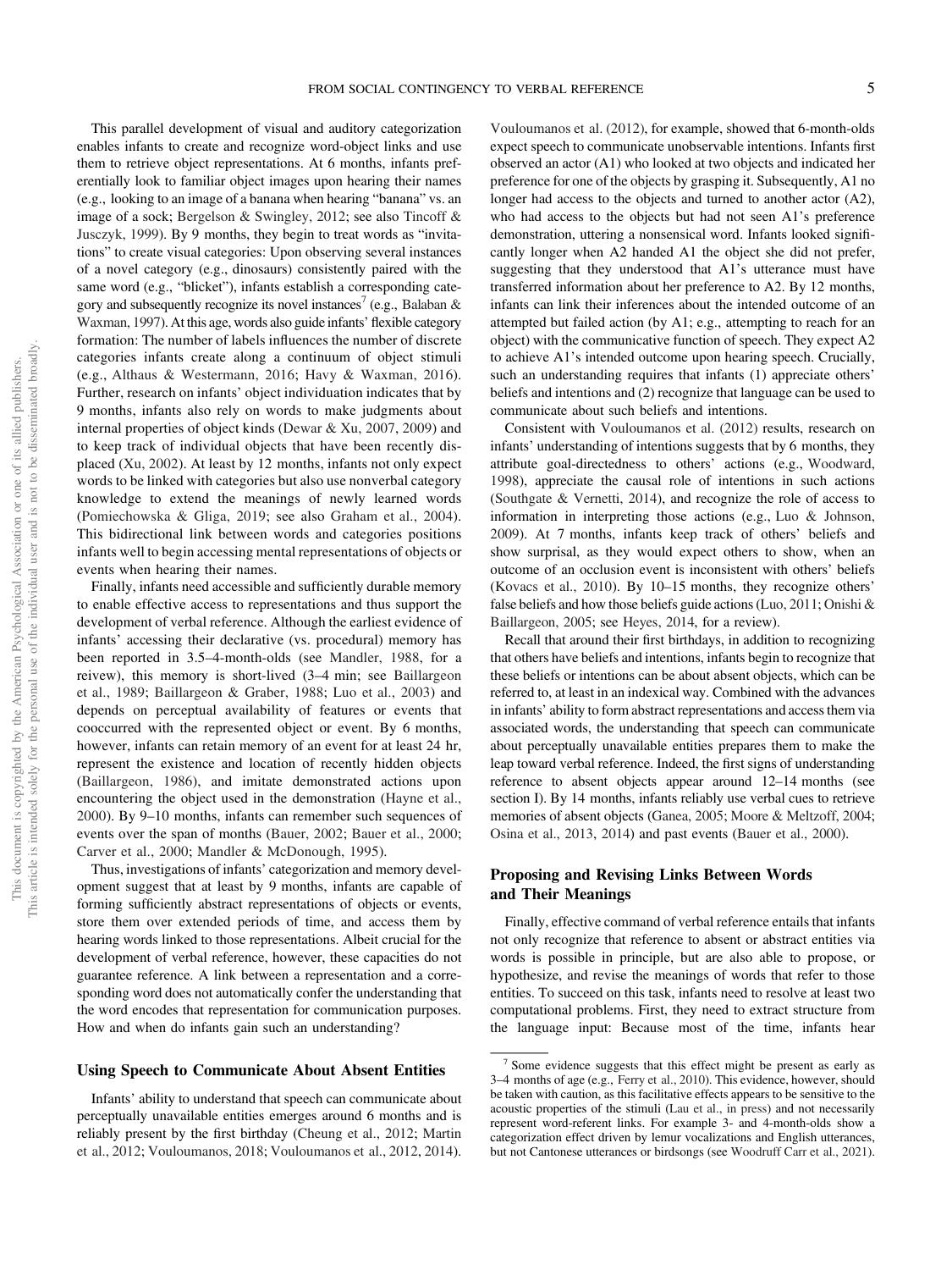continuous streams of speech, they need to determine where word boundaries are and what governs word-word co-occurrences. Second, infants need to resolve instances of referential ambiguity when learning novel word meanings. Does a word refer to an object, its parts, its properties, or its super-ordinate category? In order to learn correct word meanings, infants need to consider different mapping hypotheses and determine the most likely word-referent mappings.

The first problem is addressed by infants' capacity to discover structure in language input and segment it based on statistical regularities. This capacity enables 8-month-olds (Aslin et al., 1998; Jusczyk & Hohne, 1997; Saffran et al., 1996; see Saffran, 2020, for a review on word segmentation) and even 6-month-olds (Shukla et al., 2011), to extract words from a continuous stream of speech and visual input (Kirkham et al., 2002). At this age, infants can generalize their acoustic representations of words to novel speakers and can also recognize familiar words, even when they were mispronounced (Bergelson & Swingley, 2018; interestingly, 11–14-month-olds perform poorly with mispronounced words, suggesting a shift in infants' understanding of linguistically relevant sources of variation). At least by 7 months, infants are able to recruit their statistical learning capacity to distill abstract rules from auditory (Ferguson & Lew-Williams, 2016) and visual input (e.g., Ferguson, Franconeri, et al., 2018; Rabagliati et al., 2012, 2019). By 9–10 months, infants integrate distributional cues both within and between words and with a combination of prosodic and phonotactic cues to determine the location of word boundaries (Mattys et al., 1999; see Jusczyk, 1999, for a review). By 12 months, infants use distributional cues not only to determine word boundaries but also to infer the rules of grammar (Gomez & Gerken, 1999; Morgan & Demuth, 1996). In this way, infants can identify unfamiliar words in a stream of speech and register their pattern of occurrence within utterances.

The second problem may be addressed by cross-situational comparison. By 14 months, infants become competent statistical learners and use a combination for co-occurrence statistics and cross-situational comparison to strip away noise in labeling data and learn correct word-referent associations (Smith et al., 2014; Smith & Yu, 2008). In considering their hypotheses about the meanings of novel words, infants may rely on a variety of strategies (Yurovsky & Frank, 2015). Some accounts claim that infants simultaneously acquire information about multiple candidate referents for the same word (e.g., McMurray et al., 2012; Yu & Smith, 2007; Yurovsky et al., 2014). Others have argued that word learners maintain a single hypothesis about the referent of any given word (e.g., Medina et al., 2011; Trueswell et al., 2013; these accounts however mainly draw on evidence from adults and preschoolers).

In addition, infants need to recognize that when different words regularly co-occur with the same object, they may pick out different aspects of that object. For example, when someone mentions a neighbor's car, they can be talking about its category membership ("car"), its color ("red"), or its speed ("fast"). By leveraging their ability to register commonalities and differences among the different situations and utterances in which they encounter a given word, infants may infer which aspect of an object or an event is the intended referent of that word. Indeed, both infants and adults rely, at least in part, on cross-situational statistics to establish mappings between syntactic categories (e.g., nouns, verbs) and kinds of meaning (e.g., objects, actions) (Monaghan & Mattock, 2009; Rebuschat et al., 2021). This capacity for cross-situational comparison, combined with the capacity to extract syntactic rules from word co-occurrence patterns, enables 14-month-olds to map nouns to kinds and adjectives to kind properties (e.g., Booth & Waxman, 2009). Infants' appropriate extensions of novel adjectives to object properties, and not kinds, illustrate that they recognize that a given entity can be described by different words depending on communicative intention and context.

Taken together, the reviewed evidence illustrates that by the time the first signs of verbal reference are observed, infants (1) possess representational capacities to maintain memories of absent entities and retrieve them upon hearing their names, (2) appreciate others' mental states and recognize the communicative function of speech, and (3) are equipped with powerful statistical learning mechanisms distributional analysis and cross-situational comparison—that enable them to detect word boundaries, propose a set of possible wordreferent mappings, and revise their hypotheses about those mappings as they accumulate more linguistic data. A question that remains open is what brings these precursor capacities together to enable verbal reference.

## The Role of Social Contingency in Recognizing That Words Refer

As our review suggests, most precursor capacities of verbal reference are in place between 6 and 12 months of age. Yet infants' early word learning is slow and laborious (Carey, 1978; Fenson et al., 1994; Hollich et al., 2000; Nelson, 1973; Woodward, 2000) and there has been little evidence of referential understanding of words before age 1 (e.g., Pruden et al., 2006). In contrast, at 12–18 months, infants demonstrate substantial advances in their rate of word learning (Goldfield & Reznick, 1990; Nazzi & Bertoncini, 2003; Werker et al., 1998; but see Ganger & Brent, 2004, for an alternative view), begin integrating multiple cues to meaning (Beier & Carey, 2014; Pruden et al., 2006), and comprehend reference to absent entities. What changes in infants' word learning in this developmental window and what drives this qualitative shift (see Bergelson & Swingley, 2013, for a discussion)? We propose that infants gain insight into the words' referential nature and realize the tridirectional link between words, real-world referents, and mental representations [\(Figure 1\)](#page-2-0) through their experience observing the power of words to trigger behaviors and other changes in their surroundings.

This key phenomenon has been described as socially contingent responsivity—a property of human interactions, in which an action or an utterance of one interlocutor is *contingent*<sup>8</sup> on actions or utterances of the other (Csibra, 2010). We will refer to this construct as "social contingency," for brevity. As infants experience and accumulate observations of language-mediated socially contingent interactions, they learn that others' speech and their own vocalizations and behaviors can elicit targeted responses from other people. Social contingency plays a critical role in establishing the tridirectional link: (a) By observing specific words (or vocalizations, if their own) used in socially contingent interactions resulting in fulfilling specific needs (e.g., getting food or a toy), infants realize that words

<sup>&</sup>lt;sup>8</sup> While contingency does not guarantee causality, it is likely that contingent behaviors are perceived as causal. From 3 months, infants appreciate causal relations between events (White, 1988) and may understand causal effects of human actions (Leslie, 1982).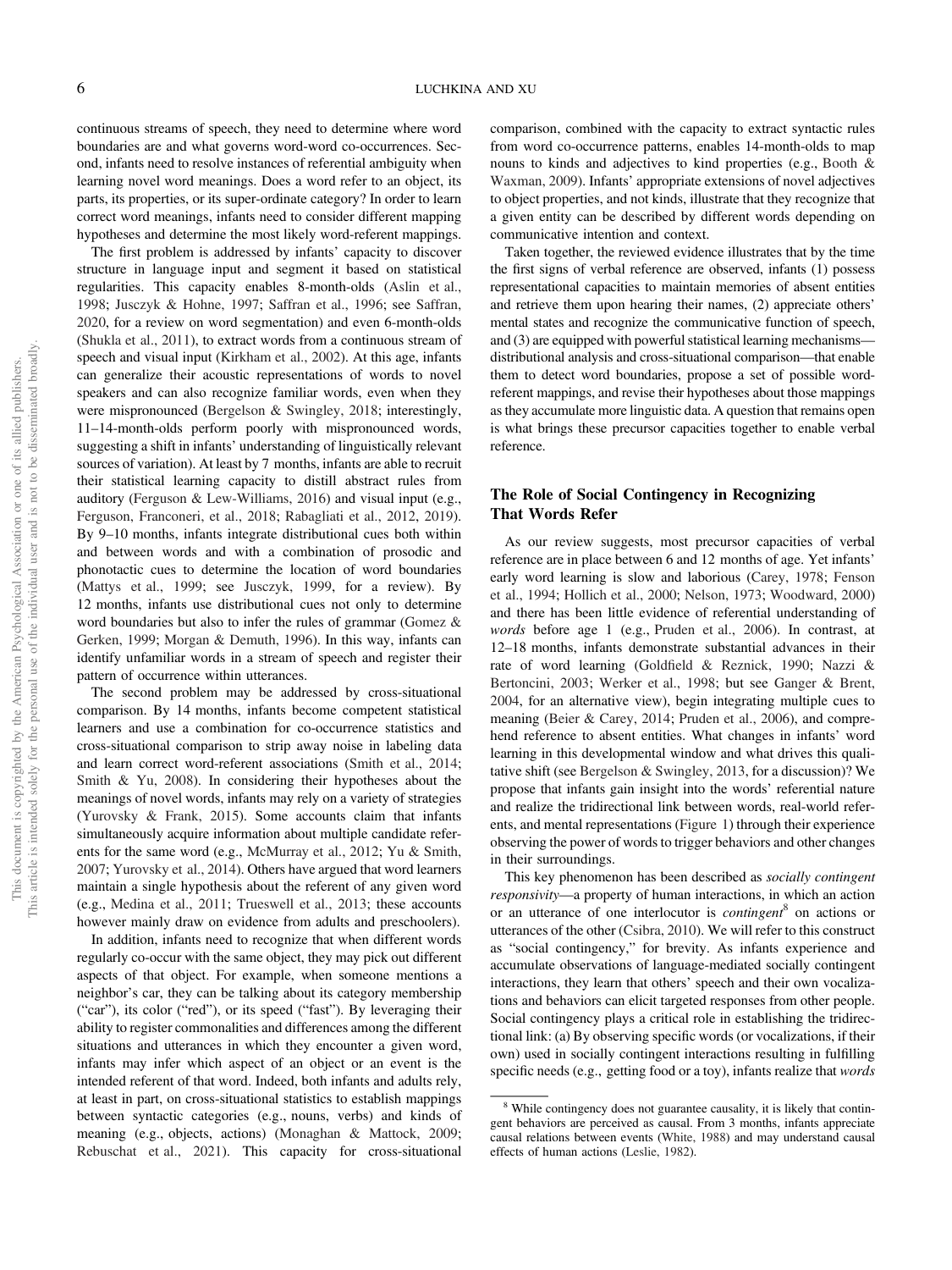are connected to real-world entities in a principled, lawful way, (b) By observing others produce specific intentional behaviors in response to specific words uttered in socially contingent interactions, infants realize that words are also linked to mental states and mental representations in a principled, lawful way, and (c) Finally, by observing others' intentional behaviors that are not ostensibly motivated by anything in their environment other than speech (e.g., wanting a cup of tea and asking for it) resulting in changes in that environment (e.g., an interlocutor brings a tea), infants may infer that mental representations are linked to representations of real-world entities, and words may be used to elicit specific mental representations in others that lead to corresponding changes in the world. Thus, social contingency may serve as the "glue" that enables an understanding of verbal reference that includes all three key components: Words, mental representations, and the real world. Moreover, infants' sensitivity to social contingency undergoes significant development throughout the first year (see below). This development, along with the development of the precursor capacities of verbal reference, may explain why the first signs of infants' comprehension of verbal reference to absent entities are observed by 12–14 months of age. Notably, this developmental window is marked by a nonlinear<sup>9</sup> qualitative shift in infants' word comprehension (Bergelson, 2020). Infant's word comprehension becomes substantially more robust, as measured by the proportion of looking to the target object in looking-while-listening procedures (Fernald et al., 2008). Bergelson shows that this shift is not explained by changes in infants' word input and instead must be driven by changes in infants' ability to take advantage of their word input. Our proposal is consistent with this argument and offers a mechanism that enables infants to take better advantage of word input.

If our hypotheses are correct and the shift toward appreciating the referential nature of words is indeed driven by social contingency, then several assertions must be supported by empirical evidence in developmental research. First, infants must attend to social contingency and show a preference to observe and participate in socially contingent interactions. Second, we should be able to show that increased exposure to socially contingent interactions predicts the quality of infants' language development, and word learning in particular. And third, infants' processing and perception of language should be enhanced by social contingency.

#### Infants' Sensitivity to Social Contingency

Investigations of parent–child interactions suggest that infants are indeed sensitive to social contingency and that parents' responsiveness to infants' vocalizations shapes infants' expectations about the power of those vocalizations to trigger others' behaviors. Among the first socially contingent interactions experienced by an infant is breast feeding, which is sometimes described as a proto-conversation between an infant and a mother (see Csibra, 2010). As an infant ceases to suck, a mother encourages sucking by jiggling him or her. The infant then resumes sucking after jiggling stops (Kaye, 1977). Soon after, at 3–5 months, when infants begin to engage in contingent face-to-face interactions with others, they show a preference for more contingent partners, associate the level of contingency with their personal identities, and retain this association over time (Bigelow, 1996; Rochat et al., 1998). By 5 months, infants appear to infer that their own actions evoke responses from others. For example, using a still-face procedure,  $^{10}$  Goldstein et al. (2009) showed that 5-month-olds

significantly increased noncry vocalizations in response to the experimenter's ceased contingent responsiveness. These vocalizations may signal attempts to initiate contingent interactions with the experimenter and indicate that infants are not only capable of engaging in contingent interactions but also actively seek them.

Further, by setting expectations about the level of social contingency and selectively responding more to some behaviors than others, caregivers help infants clarify the link between their own behaviors and expected responses. For example, in Bigelow and Rochat (2006), infants were less responsive to strangers whose level of contingency was either significantly higher or lower than that of their mothers. Evidence from still-face experiments also shows a strong predictive effect of caregivers' responsiveness on infants' own level of contingency. Mcquaid et al. (2009) found that maternal contingent smiling predicted infants' individual differences in smiling during the still-face phase of the procedure, which indicated that infants had expectations about social interactions and their own ability to initiate an interaction. Bornstein et al. (2015) investigated the development of infant–parent contingent interactions in naturalistic settings and found a strong tendency among mothers of 5.5-month-olds to speak to their infants following nondistress (not related to hunger or discomfort) vocalizations. Moreover, as parents shift communicative actions directed at their infants from mood regulation to behavior influence over time (e.g., from 7 months to 15 months; see Kochanska & Aksan, 2004), infants' positive responsiveness to those actions increases. In particular, infants' social overtures and influence attempts increased and distress reactions decreased in response to parents' communicative bids.

In sum, studies of infant–adult interactions strongly suggest that social contingency plays a significant role in infants' communicative development, guiding both their social expectations and communicative behaviors directed at others. What about the effects of social contingency on spoken language development? Do infants' sensitivity to social contingency and their strong association between social contingency, agency, and communicative signals influence their language acquisition, and word learning in particular?

Looking to establish a link between social contingency and language outcomes, Gros-Louis et al. (2014) observed 8–14 month-olds' interactions with their mothers in naturalistic settings over the course of 6 months. Mothers' responses and imitation of infants' vocalization correlated with the increase in infants' motherdirected vocalizations in the following month and predicted more mature consonant–vowel vocalizations. Further, infants of more responsive mothers had larger productive vocabularies at 15 months. These results suggest that social contingency may indeed facilitate language development, and that this facilitative effect permeates multiple facets of language acquisition.

A number of correlational and longitudinal studies also found a predictive effect of parents' contingent responsiveness on verbal and social competence later in development. For example, Bornstein and Tamis-LeMonda (1989) observed mother–infant dyads when infants

<sup>9</sup> Some have proposed that this shift, described geometrically as an inflection point on the graph of infants' receptive vocabulary as a function of their age, is best modelled by a logistic function (e.g., Ganger & Brent,

<sup>2004).&</sup>lt;br> $10$  An infant first interacts with an adult who responds contingently to infant's actions and vocalizations. The adult then turns away and turns back, showing a "still face," or a lack of responsiveness to the infant. The adult later resumes a contingent interaction with the infant (see Cohn & Tronick, 1983).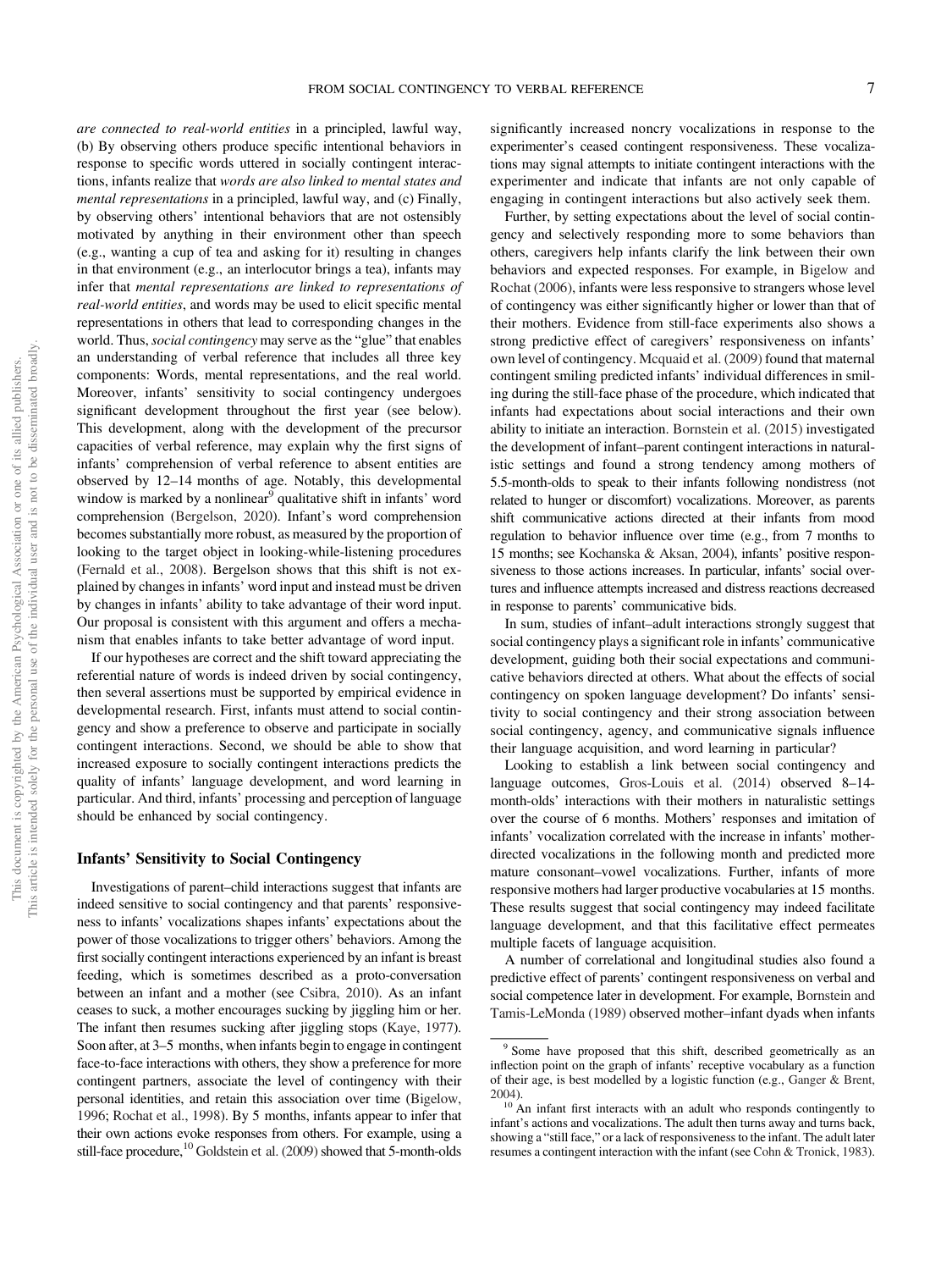were 2–5-months and assessed their cognitive development at 13 months and 4 years. Maternal responsiveness predicted language comprehension and pretend play at 13 months and higher scores on Wechsler Preschool and Primary Scale of Intelligence at age 4. Similarly, Olson et al. (1984) reported a significant relation between maternal responsiveness $11$  when infants are 6 and 13 months and their receptive vocabulary at 24 months (measured by Bayley Mental Developmental Index [Bayley MDI] and Peabody Picture Vocabulary Test [PPVT]). Moreover, when maternal responsiveness was measured specifically in terms of mothers' verbal activity in response to infants' vocal or exploratory behaviors $12$ , the analyses revealed that such responsiveness at 9 months predicted infants' language comprehension at 13 months (Baumwell et al., 1997). Similarly, Rollins (2003) observed parent–infant dyads engaged in naturalistic interactions and found that words uttered within socially contingent interactions at 9 months, where the mother talked about an object of joint focus of attention or narrated an ongoing activity, predicted language comprehension at 12 months.

These studies lend support to our hypothesis that increased exposure to and participation in socially contingent interactions benefits infants' word learning and broader language development at later ages. Notably, the reviewed longitudinal studies report language learning benefits of exposure to social contingency at 12–14 months—the developmental window associated with the emerging ability to comprehend verbal reference to absent objects and marked by a nonlinear increase in infants' word comprehension (see Bergelson, 2020). Thus, the observed effects may indeed reflect the hypothesized facilitative influence of social contingency on infants' understanding of the referential nature of words.

It is possible, however, that infants who experience more socially contingent exchanges simply hear more language from their parents and benefit from the increased exposure to more types and tokens of words compared to infants who experience fewer such exchanges. To our knowledge, there has been no direct empirical investigation of the relation between social contingency and the development of verbal reference. However, converging evidence from several lines of work suggests that the effect of social contingency on the development of verbal reference cannot be explained by the mere increase in exposure to word input.

First, findings from the investigations linking children's exposure to vocabulary and their language learning outcomes provide evidence that rich vocabulary input alone is not sufficient to facilitate qualitative shifts in one's understanding of the referential nature of words. Although some findings suggest that children who hear a lot of childdirected speech (CDS) and children whose CDS input is relatively scarce are exposed to comparable total word input, after ambient speech has been taken into consideration (e.g., Sperry et al., 2019), only child-directed speech has been consistently linked to vocabulary growth (e.g., Hoff, 2003; Shneidman et al., 2013; Shneidman & Goldin-Meadow, 2012). Importantly, child-directed speech is more likely to be socially contingent as caregivers respond to infants' and children's vocalizations and word productions (e.g., Gratier et al., 2015; Tomasello & Farrar, 1986; Veneziano & Parisse, 2010), suggesting that the effect of social contingency on language development goes above and beyond mere exposure to words. Indeed, Donnelly and Kidd (2021) examined infants' natural language environment (using LENA recordings) between 9 and 24 months, measuring their language input and participation in socially contingent verbal exchange, operationalized as conversational turns. They found that conversational turns predicted change in infants' vocabulary even after word input variables (i.e., types and tokens) were controlled for.

Second, Tamis-LeMonda et al. (1996) showed that maternal verbal responsiveness to infants' verbal bids (vocalizations, word production), but not their verbal responsiveness to play behavior, predicted 13- and 20-month-olds' language comprehension and production (see also Tamis-LeMonda et al., 2001). This finding suggests that the rate of mothers' verbal responses specifically to verbal behaviors and not mothers' overall verbal responsiveness predicted infants' success with language. Further, a study with older slow-to-talk children revealed that maternal expansions, imitations, interpretations, and responsive questions positively correlated with 24-month-olds' language comprehension and production (evaluated on Preschool Language Scale, Zimmerman et al., 2002), while labeling responses negatively correlated with these measures (Levickis et al., 2014). This finding provides additional support to the idea that increased exposure to word input alone is unlikely to explain the effects of social contingency on the development of verbal reference in infancy.

Third, young children appear to ascribe communicative properties to signals that are embedded in socially contingent interactions, even if those signals are not typically associated with human behaviors. Six-month-old infants privilege speech sounds over sine-waves (Vouloumanos & Werker, 2004) and preferentially treat speech but non sine-waves as invitations to form categories (Fulkerson & Waxman, 2007), which suggests that at this age they have a strong bias to treat speech as a communicative signal. Ferguson and Waxman (2016), however, showed that despite not normally treating sine-wave tones as language, after a period of exposure to those tones used in a rich communicative exchange between two actors, 6-month-olds extended word-like properties to them. Infants formed object categories based on a series of toneimage presentations—an effect normally observed for words but not sine-wave tones at this age (see Fulkerson & Waxman, 2007). Similarly, hearing 26-month-olds, who have accumulated substantial experience using speech, and not sign language, to communicate, accepted signs as object labels after observing sign language embedded in a socially contingent exchange between two interlocutors (Namy & Waxman, 1998). These results provide a powerful demonstration of the effects of social contingency on the perceived referential status of new stimuli, which can be achieved even within a short experimental exposure to those stimuli. In contrast, infants and children with autism spectrum disorders, who have difficulties detecting and responding to social

<sup>&</sup>lt;sup>11</sup> Maternal responsiveness was measured as (a) contact and proximity behaviors (look at infant for at least 2 s, approach infant, pick up infant, put down infant, affectionate touch, bounce, jiggle, or rock, put to shoulder, leave infant's view), (b) facial expression (smile, grin at infant, frown/ grimace at infant), (c) verbal or vocal stimulation(distal vocalization to infant, proximal vocalization, "sweet, musical quality"; proximal vocalization, normal quality; negative vocalization), (d) play stimulation (give toy or object, give toy or object and work it for infant, return dropped toy, tickle or poke infant), and (e) physical needs caregiving. <sup>12</sup> Responsiveness was defined as a positive and meaningful change in

mother's verbal behavior subsequent to and dependent on a child exhibiting a vocal or exploratory act. If a child looked at the brush and mother said "brush," mother was credited with responsiveness. In order for a maternal verbal activity to be credited as responsive, mother had to change her ongoing behavior within 5 s of a change in a child visual or vocal activity.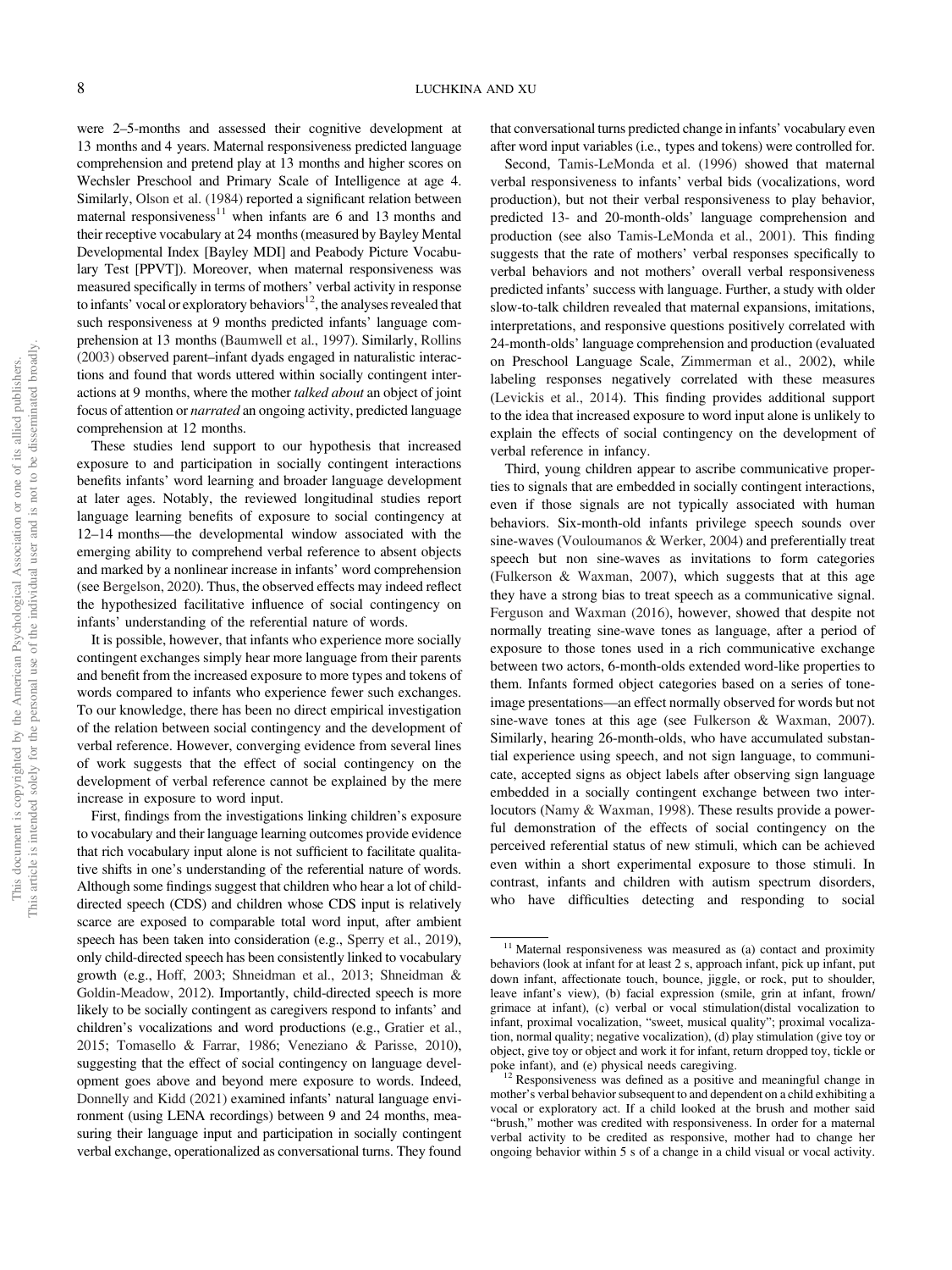contingency, tend to have difficulties attributing communicative properties even to natural languages (see Northrup, 2017, for a review).

Finally, corroborating evidence comes from investigations comparing infants' and young children's speech processing and word learning in contingent and noncontingent settings. Kuhl et al. (2003), for example, evaluated 9-month-olds'sensitivity to a foreign language phonetic contrast after 5 hr of exposure, split into 12 laboratory sessions. One group of English-acquiring infants interacted with a native speaker of Mandarin Chinese. The speaker played with the infants and read books to them. The other two groups were exposed to a video- or an audio-recording of the same speaker. In the video, the speaker looked to the camera to emulate eye contact. Only infants in the live interaction condition performed above chance on the phonetic discrimination test after 12 weeks, at the level comparable to that of Mandarin-acquiring infants. Consistent with our hypothesis, these results suggest that phonetic learning is facilitated by social contingency, which may be due to infants' enhanced processing of linguistic information: Socially contingent interactions may have boosted infants' understanding of Mandarin Chinese as a form of communicative signal. Further, although the same word-referent co-occurrence cues are present in both live and video-recorded speech, infants often fail to learn new word-referent links from watching video-recordings—a phenomenon known as the "video deficit" (Anderson & Pempek, 2005). Infants and young children exhibit such a deficit even when watching television programs that emphasize repetition and emulate infant-directed speech in labeling events (DeLoache et al., 2010; O'Doherty et al., 2011; Richert et al., 2011; Robb et al., 2009). In contrast, when offered an opportunity to learn novel words via socially contingent video chat, 24–30-month-old children succeed and show word-learning outcomes comparable to that in a live inperson interaction (Roseberry et al., 2014). A recent finding also demonstrates that 12-month-olds infants' word learning from a digital screen is enhanced by the presence of a contingent virtual agent who uses referential cues (Tsuji et al., 2020). Critically, a mere co-presence of a socially contingent interaction does not enhance infants' word learning outcomes. DeLoache et al. (2010) found that 12–18-month-olds did not learn words presented on video by an experimenter, if parents contingently interacted with their infants during the video exposure. They only learned the new words presented by the parents during socially contingent interactions, suggesting that social contingency enhances infants' word learning if those words are taught within a socially contingent interaction, rather than merely co-occurring with it.

Together, cross-sectional and longitudinal investigations suggest that increased exposure to social contingency early in infancy predicts larger vocabularies in the long term and enhances phonetic and word learning in the short term. These studies provide highly suggestive evidence for our hypothesis and illustrate that accumulated exposure to social contingency and infants' growing sensitivity to socially contingent displays indeed facilitate infants' realization that words are used for communication and they refer to mental representations that correspond to the real world.

Importantly, infants' attention to social contingency increases with age and becomes dissociated from morphological properties of interlocutors, which may be the reason why we begin to observe its effects on the development of verbal reference by 12–14 months and not earlier. For example (as reviewed in Thiele et al., 2021), at 6 months, infants shift visual attention to a reciprocal social interaction of two people facing each other (Augusti, 2010). By 12 months, infants look longer at socially contingent over nonsocially contingent events (Bakker et al., 2011) and engage in gaze following (or orientation) with entities that act in a socially contingent way, even if they do not have faces (Johnson et al., 1998). Shimizu and Johnson (2004) also found that 12-month-olds will attribute goaldirectedness to morphologically unfamiliar but socially contingent agents who engage in reciprocal communication. Finally, at 13 months, infants' preference for socially contingent displays manifests even in associative learning scenarios: Infants are better at learning a predictive relation between a visual cue and a socially contingent display than a visual cue and a non-contingent display (Thiele et al., 2021).

These findings suggest that at this age infants may not only prefer socially contingent displays but also recognize socially contingent entities as agents and privilege the value of information coming from those agents (see Rochat, 2007, for a review). Thus, between 6 and 13 months infants' developing sensitivity to socially contingent interactions begins to influence their interpretation of the information presented in the context of such interactions (see Rochat, 2001, for a review). Infants' growing social competence factors into this development by informing their inferences about social and nonsocial type of contingency and selectively privileging information presented in the context of socially contingent interactions.

In sum, extant research suggests that participating in and observing socially contingent interactions, and especially languagemediated interactions, affects infants' communicative development by providing insight into the referential status of words. Infants are more likely to learn novel words and phonetic contrasts in socially contingent contexts. They are also willing to extend word-like communicative properties to non-linguistic signals used in socially contingent interactions. Infants who participate in and observe socially contingent interactions more often tend to have larger vocabularies. Although socially contingent interactions are present early, infants' gradually increasing attention to such interactions, combined with the development of other precursor capacities, likely explains why the first signs of understanding that words refer (measured as absent reference comprehension) emerge at around 12–14 months of age.

## Developmental Advances of Attaining a Referential Understanding of Words

Attaining an understanding of the referential nature of words allows infants to establish strong bidirectional links between words and mental representations, as well as the links between mental representations and their real-world counterparts, and to realize how words can affect the world via mental representations. This implies an appreciation that words are used intentionally and are meant to cause change in others' actions or mental states. It also entails the capacity to propose hypotheses for word meanings and revise these hypotheses as more linguistic (e.g., syntactic contexts) and wordreferent co-occurrence data are accumulated. In concert, these capacities constitute verbal reference and enable infants to integrate multiple cues to word meanings (by 12–14 months; see Luchkina & Waxman, in press) and acquire vocabulary with high efficiency (see Hollich et al., 2000, for a review).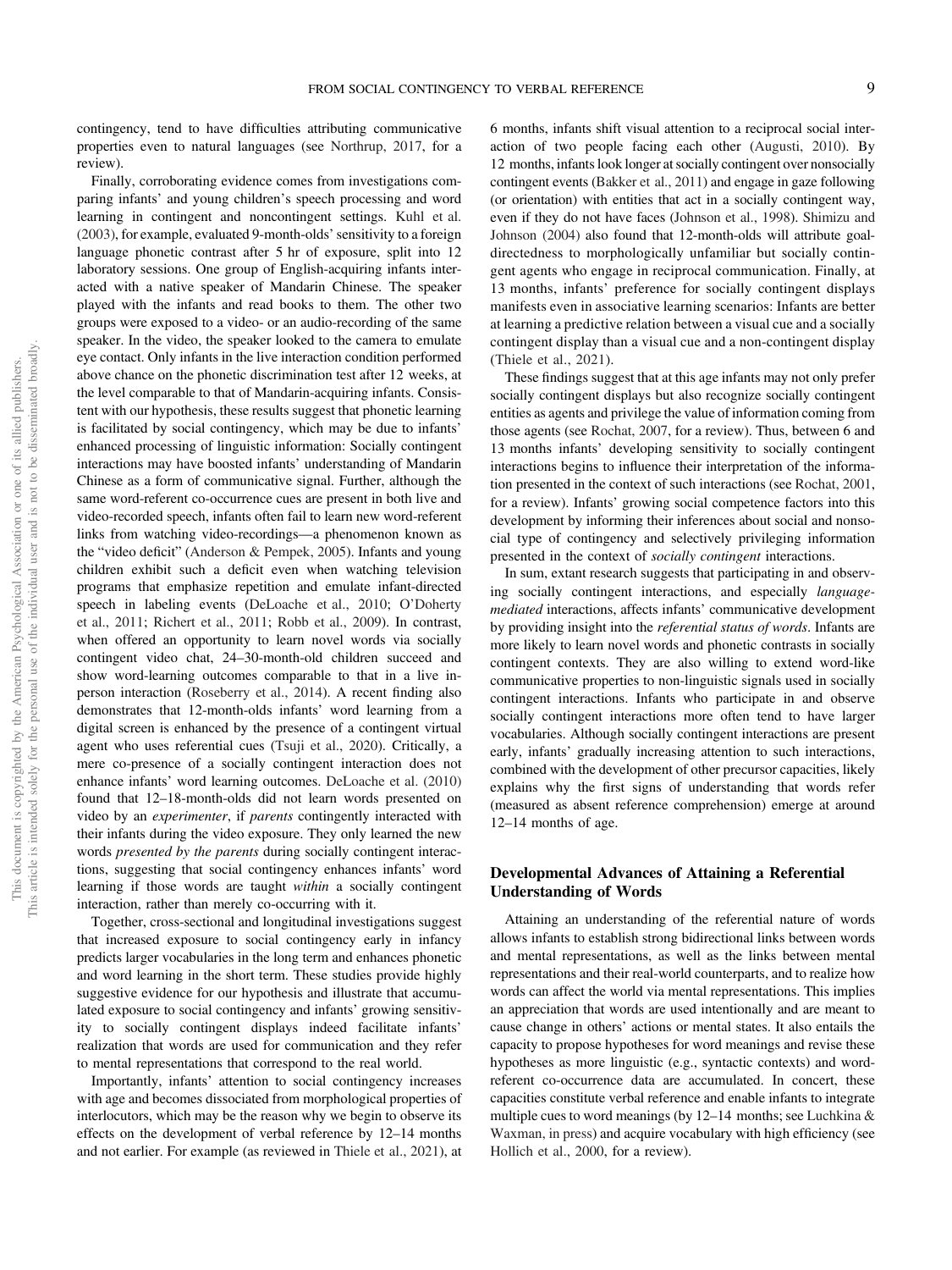Gaining the appreciation of the tridirectional link between words, mental representations, and real-world referents enables infants to recognize that words likely encode and transmit relevant information and are worth their attention, without needing a socially contingent context any longer. Knowing that words are linked to the world in a principled, lawful way, they realize that even speech not addressed to them has that property. This realization enables them to engage in increasingly decontextualized forms of languagemediated learning and expand their social knowledge and factual knowledge, rapidly acquire new vocabulary and syntax. We elaborate on several key advantages of attaining a referential understanding of words below.

One such advantage is the ability to learn new information in nonostensive contexts, such as overhearing a conversation. Floor and Akhtar (2006) compared 18-month-olds' ability to learn novel object labels in two contexts—while being directly addressed and while observing an interaction as a third party. In the Addressed condition, an experimenter interacted with the infant, made eye contact, and ostensibly labeled a novel object (additional three novel objects were ostensibly demonstrated but not labeled). In the overhearing condition, the experimenter interacted with an adult confederate while the infant was present and had an opportunity to observe their interaction. The same objects were demonstrated and one labeled, as in the Addressed condition, in which the interaction was between the experimenter and the infant. The results revealed that 18-montholds learned the novel object-labels equivalently well in both conditions and their test performance was not driven by an intrinsic preference for a specific object. These findings illustrate that 18-month-olds have the ability to learn word meanings in nonostensive scenarios, without being directly addressed.

At this age, infants also begin to make sophisticated inferences about word meanings in nonostensive contexts based on social cues. For example, Tomasello et al. (1996) found that 18-month-olds learn novel words equivalently well in a situation in which an experimenter introduces a novel word and retrieves its referent from a container immediately after ("Now let's find the gazzler"; ostensive context), and in a situation, in which she first retrieved an incorrect object, frowned at it, and replaced it with the correct one (non-ostensive context). Despite having seen a distractor object demonstrated right after the novel word was introduced, infants used social cues to infer the intended meaning of the word. By 24–30 months, children are able to learn novel word meanings in non-ostensive contexts from a third-party interaction, even when they are distracted by an engaging activity (Akhtar, 2005). Finally, at least by age 3, children can learn object names and facts about those objects from overhearing a seemingly irrelevant cell-phone conversation, or "halfalogue" (Emberson et al., 2010; Foushee et al., 2021). Critically, this form of learning cannot be explained from a strictly associationist perspective. Not only is the linguistic information presented in a nonostensive manner, but the naming events often happen in the absence of word referents, which necessarily entails that children map words onto mental representations and recognize that these word-representation links extend to real-world objects or events. These advances in learning from overhearing substantially expand the reach of children's learning beyond the here-and-now and allow them to benefit from the information exchanged in their social environments but not directed at them. Such information can include diverse vocabularies (e.g., used in adult-directed speech), social routines (e.g., greeting, expressions of sympathy), and facts about the world ("The neighbor's dog is dangerous").

Another significant advantage of attaining a referential understanding of words is the ability to create and update mental representations of objects based on language alone. For example, by 18–19 months, infants can establish a representation of nonvisible novel object, learn its name, and subsequently use this name to identify the correct referent when it becomes perceptually available, based on referential cues and mutual exclusivity inferences (Baldwin, 1993b; Tomasello et al., 1996). By 22 months, children update mental representations of previously seen objects based on language alone. In Ganea et al. (2007), for example, 22-month-olds were familiarized with a toy frog "Lucy" that was subsequently hidden, and infants heard a story in which Lucy became wet. When presented with a wet toy frog and an identical-looking dry toy frog and asked to identify "Lucy," 22-month-olds selected the wet toy, demonstrating having successfully extracted novel information and updated existing representations based on language alone. By 30 months, children can learn names of novel objects and facts about them from verbal descriptions and subsequently identify the correct objects without having previously seen them (Saylor et al., 2016). Similar to learning words from overhearing, learning facts from language alone necessarily requires that a child's understanding of word-referent link surpasses the level of perceptual associations. Without being able to link language input with representations of word referents, a learner should have no basis for identifying a referent of a word or an utterance they had heard in the absence of any objects or events that can be associated with it. Thus, these studies illustrate the far-reaching impact of verbal reference on children's capacity to extract novel information from language, create and modify mental representations on its basis, and use this knowledge to identify their real-world counterparts. This capacity is central to formal and much of informal instruction (as both convey information via language) and has profound implications for knowledge acquisition and school readiness.

In addition to gaining access to information encoded in language and learning in non-ostensive contexts, the understanding that words refer may boost children's ability to take advantage of linguistic cues to infer the meaning of novel words from language alone. Before realizing that words are linked to mental representations, infants may notice a pattern in which an unfamiliar word co-occurs with known words within utterances. However, without anything to map that word onto, they may not be able to leverage this information. The referential understanding of words may benefit vocabulary acquisition by allowing infants to create a representation of a novel referent based on semantic and syntactic bootstrapping. For example, at 19 but not at 15 months, infants can establish a mental representation of an object, paired with a novel label, without seeing that object and just relying on semantic properties of the carrier phrase (Ferguson, Graf, et al., 2018). Specifically, 19-montholds inferred the animacy of an object corresponding to a novel name, presented in the absence of any conceivable referents, based on the predicate that modifies it, "the dax is crying" versus "the dax is right here." When shown a pair of images and asked to identify the "dax," infants who encountered "dax" in an utterance that implied its animacy, were significantly more likely to select the animate referent than infants who heard a neutral utterance. By age 2, children can use syntactic information, such as verb transitivity, to create a representation of a novel action (Arunachalam et al., 2013; Yuan & Fisher, 2009).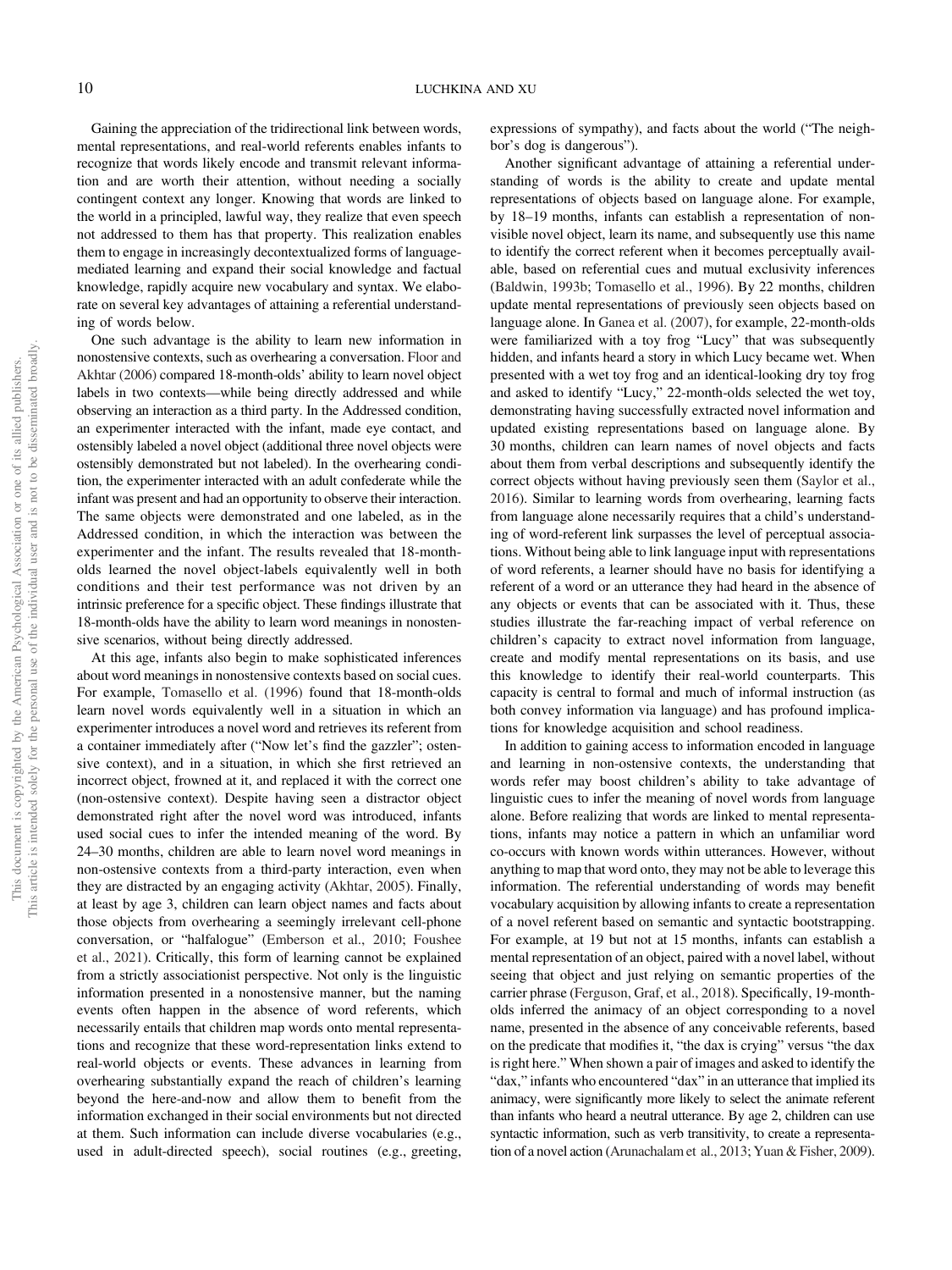Arunachalam and Waxman (2010) demonstrated that children who observed two speakers converse and mention a novel verb in a transitive sentence ("The lady mooped my brother") subsequently were significantly more likely to choose a causative video scene than toddlers who heard that verb in an intransitive sentence ("The lady and my brother mooped"). At this age, children also generalize animacy-selecting restrictions of novel verbs, learned in the absence of any visual information, to other nouns within the animate and the inanimate categories (e.g., first hearing "I stiped the pig" and subsequently selecting an animate object when asked to identify an object that can be "stiped"; Yuan et al., 2011). Finally, by 27 months, children can make these inferences even when they hear the novel words in socially -impoverished contexts: Mentioned in adult-directed speech, with no discourse, and with linguistic information unaccompanied with any visual information (Arunachalam, 2013). Combined, these studies suggest that from the onset of the referential understanding of words, infants leverage syntactic and semantic bootstrapping to infer the meanings of novel words in increasingly decontextualized situations. Being able to infer the properties of a novel referent from the word's surrounding linguistic context helps infants narrow the range of possible candidate meanings of the novel word and increase the likelihood of identifying the correct referent when it becomes perceptually available.

Yet another advantage of attaining a referential understanding of words is that it changes infants' sensitivity to distributional information, such as word-referent co-occurrence statistics. By realizing that words refer, infants gain additional appreciation of the relevance of this information: Knowing that words refer to mental representations and their real-world counterparts and encode information intentionally communicated by others, infants may pay more attention to word input and referential cues in their learning. Combined with targeted consideration of the most likely word-referent hypotheses, this enables infants to transition from slow and laborious word learning that results from repeated exposure to co-occurrence statistics, to learning novel word meanings from witnessing only a few word-referent co-occurrences. For example, Woodward et al.  $(1994)$  show that by 18 months, infants successfully learn novel word meanings after just nine mentions of the target word and retain them after 24 hr. Notably, 18-month-olds in this study responded correctly on test trials 76% of the time, while 13-month-olds' performance averaged around 62%. In a recent report, LaTourrette and Waxman (2019) show that by age 2, children learn novel word meanings after observing only two members of a category labeled as well as when all six members of that category are labeled. By age 4, children learn novel word meanings from a single labeled example as well as from three examples and successfully generalize those meanings to other members of the same subordinate, basic-level, or superordinate category (Xu & Tenenbaum, 2007b). One may argue that this developmental progression is driven by children's increasing memory capacity. However, investigations of infants' memory development indicate that by 9–10 months, infants successfully remember sequences of events over the span of months (Bauer, 2002; Carver et al., 2000; Mandler & McDonough, 1995). Thus, it is unlikely that this rapidly increasing ability to learn novel word meanings from only a few examples can be entirely explained by the growing memory capacity. Instead, we suggest that these effects may be a consequence of children's encoding of labeling information being enhanced by attaining a referential understanding of words.

Other developmental benefits of attaining a referential understanding of words include advances in social reasoning, such as the ability to make inferences about others' knowledge based on their language production. Recall that we define verbal reference as a tridirectional link between words, real-world referents, and their mental representations used for intentional communication between people. This implies that a naming event reflects both their intention to communicate information about a referent, their knowledge of the word-referent mapping, and their ability to recognize a given object or event as an instance of a known referent category paired with a word. Thus, upon attaining a referential understanding of words and aided by recognizing the conventional nature of words (by at least 14 months; Buresh & Woodward, 2007; Colomer & Sebastian-Galles, 2020; Henderson & Woodward, 2012; Scott & Henderson, 2013), infants begin to make inferences about such states based on the quality of information they communicate via language. For example, by 18 months, infants track whether others use correct words to describe familiar objects and only learn novel word meanings from speakers who do not make mistakes in naming (e.g., Brooker & Poulin-Dubois, 2013; Luchkina et al., 2018). Luchkina et al. (2018) showed infants a video of two actors, one of which demonstrated familiar to the infant objects and labeled them accurately and the other demonstrated a different set of familiar objects and labeled them inaccurately (e.g., "Look, a shoe," while showing a book). The infants subsequently saw a video, in which either the accurate or the inaccurate speaker (between-subject) introduced two novel objects and labeled them. Infants' word knowledge was probed in an intermodal preferential looking procedure. While infants in both groups performed well on control trials and consistently looked to the correct familiar objects, only infants who learned the novel labels from the accurate speaker looked significantly more to the target novel object. These findings suggest that 18-month-olds track others' accuracy in object naming, use this information to make inferences about others' knowledge states and selectively learn new words from speakers they deem epistemically competent. This developing capacity allows infants to leverage their word knowledge to monitor the quality of the language input they receive and selectively learn and retain information from reliable sources. In preschoolers, studies also found that learners can take into account the epistemic state of the speaker and decide accordingly how best to integrate the language input in learning new words (Harris & Corriveau, 2011; Koenig & Harris, 2005; Sobel & Kushnir, 2013; Xu & Tenenbaum, 2007a; see Harris, 2012, for a review).

The empirical evidence reviewed above illustrates the profound and far-reaching effects of understanding the referential nature of words. We propose that this understanding fundamentally changes the way infants attend to, process, and retain linguistic information and powers multiple learning capacities that are essential for cognitive development. These proposed effects invite new empirical investigations, some of which we outline in the final section.

#### Conclusions and Future Directions

In this paper, our goal was to explain the development of verbal reference through aggregating insights from multiple facets of research on language and cognitive development. We reviewed empirical evidence on infants' emerging understanding of the referential nature of words; argued that conceptual, social, representational,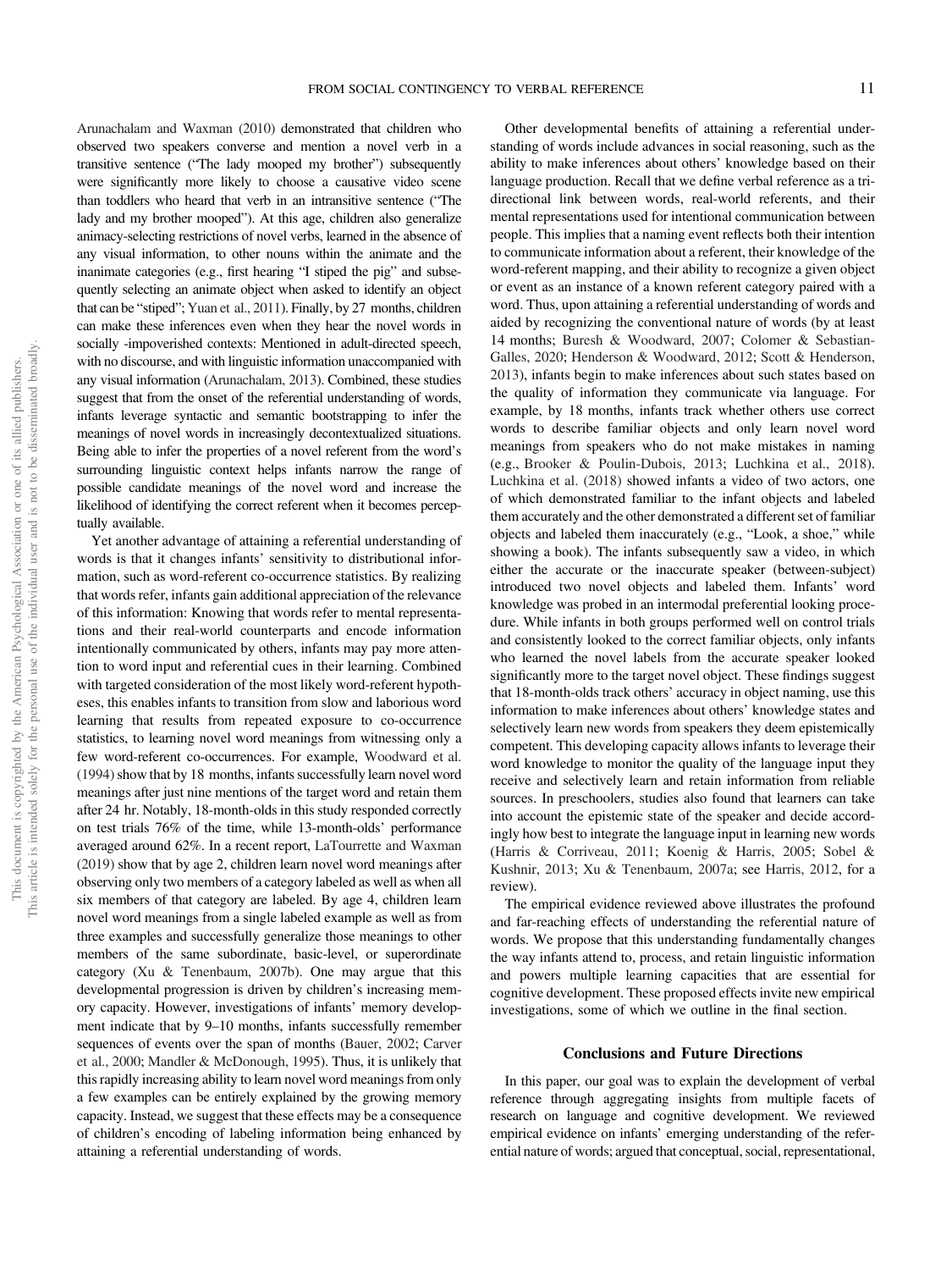and statistical learning capacities must operate in concert to enable such an understanding; and hypothesized that infants arrive at the realization that words refer via engaging in and observing socially contingent interactions. We also argued that by serving as "cement" that brings together multiple cues to meaning, verbal reference facilitates a qualitative shift in infants' word learning, enabling them to acquire novel words with remarkable efficiency. Finally, we proposed that this shift ultimately enables infants to engage in language-mediated learning and acquire knowledge about the world and about their communicative partners via language.

In sum, we reviewed multiple literatures on early cognitive development and proposed a constructivist account of the origins and mechanisms of the development of verbal reference, having discussed cross-sectional and longitudinal evidence corroborating our arguments. Our account represents the constructivist approach to language and cognitive development because it offers a set of primitives (or building blocks) that in combination drives conceptual advances in infants' understanding of word-referent relations, which in turn, lead to shifts and new constraints in infants' interpretation of linguistic and social input. These properties are characteristic of constructivist views of human development and contrast sharply with pure nativist (which emphasizes innate cognitive architectures) and pure empiricist (which emphasizes the role of associative mechanisms operating on primitives) approaches (Cohen et al., 2002; Xu, 2019; Xu & Kushnir, 2013; see also Hirsh-Pasek et al., 2004; Hollich et al., 2000).

In addition to the existing evidence, more direct empirical tests will be necessary to provide strong evidence for our proposed account. We, therefore, invite such investigations and suggest several directions of research that will contribute to our understanding of the development of verbal reference and its role in transforming lexical acquisition and enabling language-mediated learning.

One direction of empirical investigations is to test whether social contingency indeed facilitates the referential understanding of words. For example, longitudinal studies can test whether infants of more socially contingent parents begin to show signs of comprehending speech about absent entities earlier and whether changes in infants' own socially contingent vocalizations predict the onset of this comprehension. Cross-sectional laboratory studies can investigate caregiver–infant interactions and examine whether and how caregivers' contingent responsiveness helps infants recognize that words, referents, and others' behaviors are linked in a principled, lawful way. Similarly, observations of such interactions can be instrumental in determining whether infants who observe and participate in socially contingent interactions more often are more likely to recognize the communicative nature of speech and link it to mental states. Further, laboratory and longitudinal investigations measuring the properties of parents' language production will distinguish between the effects of social contingency and the effects of the quality and quantity of verbal input. The combination of cross-sectional and longitudinal studies will provide a more complete picture the mechanisms driving the development of verbal reference. It will also help address the outstanding questions about infants' ability to learn novel words without seeing their referents and their ability to retain those mappings.

Another direction of empirical research is to test whether having attained a referential understanding of words indeed predicts qualitative shifts in infants' word learning and whether it marks the onset of language-mediated learning. For example, are infants who display the comprehension of speech about absent entities more likely to learn novel words from just a few labeling events than their peers who do not yet display such a comprehension? Similarly, are infants who demonstrate an ability to learn novel word meanings in the absence of their referents earlier also more likely to learn novel facts from language alone at earlier ages, and be able to update their mental representations of objects and events via language alone? To conduct these investigations, it is critical to establish an experimental procedure that can effectively measure whether infants have attained a referential understanding of words. One such procedure, which leverages infants' ability to learn the meanings of words in the absence of their referents using infants semantic networks, has been proposed by Luchkina and Waxman (2021). A longitudinal followup that investigates whether differences in this ability at 15 months predict differences in language-mediated learning at 22 months, is underway.

These and other empirical investigations will help us gain a better understanding of the mechanisms underlying word learning and the development of verbal reference in the first 2 years of life. Combined, these insights will advance our understanding of the development of the fundamental human capacity to establish, retrieve, and modify knowledge based on information encoded in and transmitted via language.

#### References

- Abbott, B. K. (2010). Reference (Oxford surveys in semantics & pragmatics; 2). Oxford University Press.
- Akhtar, N. (2005). The robustness of learning through overhearing. Developmental Science, 8(2), 199–209. [https://doi.org/10.1111/j.1467-7687](https://doi.org/10.1111/j.1467-7687.2005.00406.x) [.2005.00406.x](https://doi.org/10.1111/j.1467-7687.2005.00406.x)
- Althaus, N., & Westermann, G. (2016). Labels constructively shape object categories in 10-month-old infants. Journal of Experimental Child Psychology, 151, 5–17. <https://doi.org/10.1016/j.jecp.2015.11.013>
- Anderson, D. R., & Pempek, T. A. (2005). Television and very young children. American Behavioral Scientist, 48(5), 505–522. [https://doi.org/](https://doi.org/10.1177/0002764204271506) [10.1177/0002764204271506](https://doi.org/10.1177/0002764204271506)
- Arterberry, M. E., & Bornstein, M. H. (2002). Infant perceptual and conceptual categorization: The roles of static and dynamic stimulus attributes. Cognition, 86(1), 1–24. [https://doi.org/10.1016/S0010-0277](https://doi.org/10.1016/S0010-0277(02)00108-7) [\(02\)00108-7](https://doi.org/10.1016/S0010-0277(02)00108-7)
- Arunachalam, S. (2013). Two-year-olds can begin to acquire verb meanings in socially impoverished contexts. Cognition, 129(3), 569–573. [https://](https://doi.org/10.1016/j.cognition.2013.08.021) [doi.org/10.1016/j.cognition.2013.08.021](https://doi.org/10.1016/j.cognition.2013.08.021)
- Arunachalam, S., Escovar, E., Hansen, M. A., & Waxman, S. R. (2013). Out of sight, but not out of mind: 21-month-olds use syntactic information to learn verbs even in the absence of a corresponding event. Language and Cognitive Processes, 28(4), 417–425. [https://doi.org/10.1080/01690965](https://doi.org/10.1080/01690965.2011.641744) [.2011.641744](https://doi.org/10.1080/01690965.2011.641744)
- Arunachalam, S., & Waxman, S. R. (2010). Meaning from syntax: Evidence from 2-year-olds. Cognition, 114(3), 442–446. [https://doi.org/10.1016/j](https://doi.org/10.1016/j.cognition.2009.10.015) [.cognition.2009.10.015](https://doi.org/10.1016/j.cognition.2009.10.015)
- Aslin, R. N., Saffran, J. R., & Newport, E. L. (1998). Computation of conditional probability statistics by 8-month-old infants. Psychological Science, 9(4), 321–324. <https://doi.org/10.1111/1467-9280.00063>
- Augusti, E.-M. (2010). Look who's talking: Pre-verbal infants' perception of face-to-face and back-to-back social interactions. Frontiers in Psychology, 1, Article 161. <https://doi.org/10.3389/fpsyg.2010.00161>
- Baillargeon, R. (1986). Representing the existence and the location of hidden objects: Object permanence in 6- and 8-month-old infants. Cognition, 23(1), 21–41. [https://doi.org/10.1016/0010-0277\(86\)90052-1](https://doi.org/10.1016/0010-0277(86)90052-1)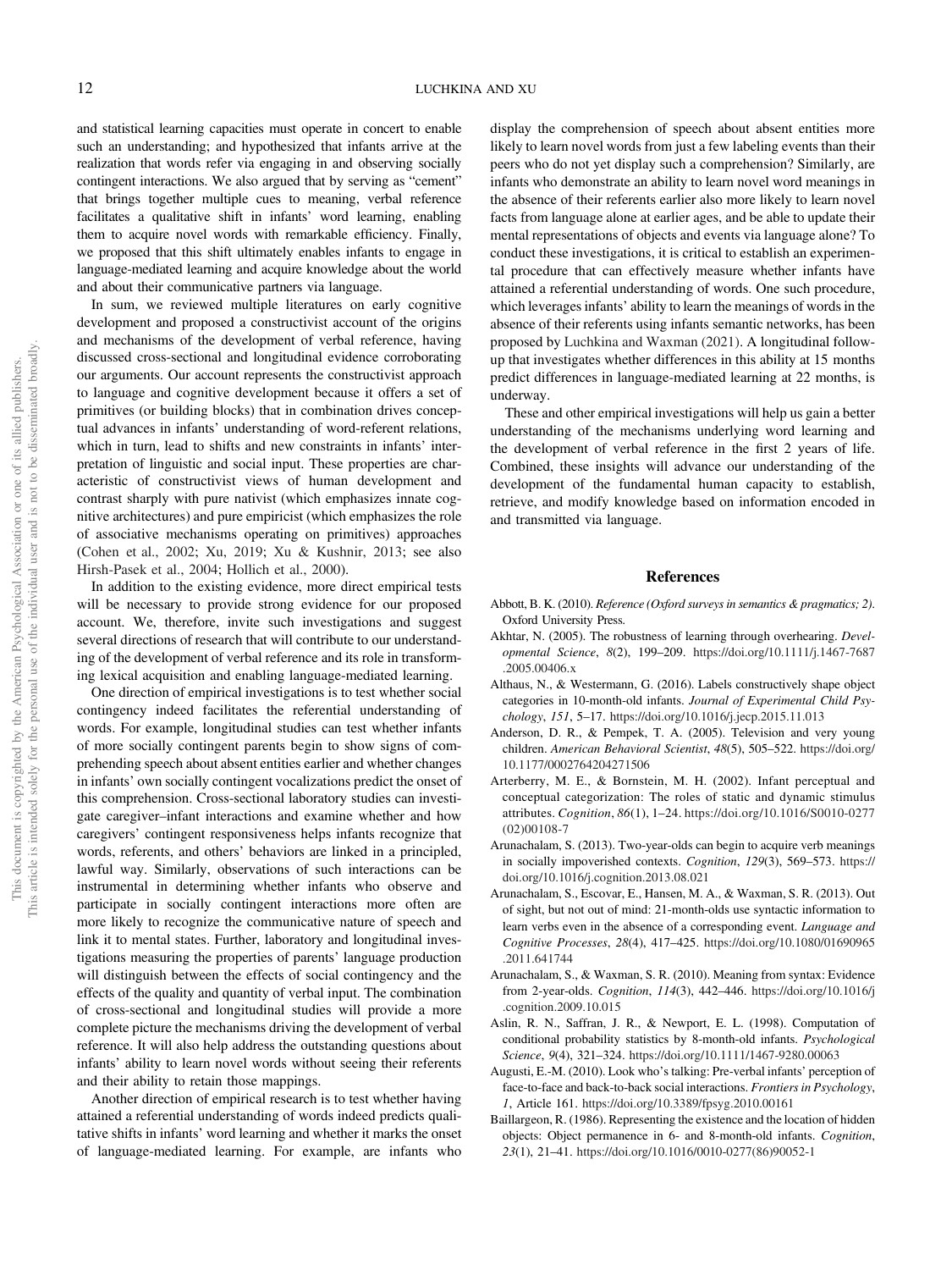- Baillargeon, R., Devos, J., & Graber, M. (1989). Location memory in 8-month-old infants in a non-search AB task: Further evidence. Cognitive Development, 4(4), 345–367. [https://doi.org/10.1016/S0885-2014\(89\)](https://doi.org/10.1016/S0885-2014(89)90040-3) [90040-3](https://doi.org/10.1016/S0885-2014(89)90040-3)
- Baillargeon, R., & Graber, M. (1988). Evidence of location memory in 8-month-old infants in a nonsearch AB task. Developmental Psychology, 24(4), 502–511. <https://doi.org/10.1037/0012-1649.24.4.502>
- Bakker, M., Kochukhova, O., & von Hofsten, C. (2011). Development of social perception: A conversation study of 6-, 12- and 36-month-old children. Infant Behavior and Development, 34(2), 363–370. [https://](https://doi.org/10.1016/j.infbeh.2011.03.001) [doi.org/10.1016/j.infbeh.2011.03.001](https://doi.org/10.1016/j.infbeh.2011.03.001)
- Balaban, M. T., & Waxman, S. R. (1997). Do words facilitate object categorization in 9-month-old infants? Journal of Experimental Child Psychology, 64(1), 3–26. <https://doi.org/10.1006/jecp.1996.2332>
- Baldwin, D. A. (1993a). Early referential understanding: Infants' ability to recognize referential acts for what they are. Developmental Psychology, 29(5), 832–843. <https://doi.org/10.1037/0012-1649.29.5.832>
- Baldwin, D. A. (1993b). Infants' ability to consult the speaker for clues to word reference. Journal of Child Language, 20(2), 395–418. [https://](https://doi.org/10.1017/S0305000900008345) [doi.org/10.1017/S0305000900008345](https://doi.org/10.1017/S0305000900008345)
- Bauer, P. J. (2002). Long–term recall memory: Behavioral and neuro– developmental changes in the first 2 years of life. Current Directions in Psychological Science, 11(4), 137–141. [https://doi.org/10.1111/1467-](https://doi.org/10.1111/1467-8721.00186) [8721.00186](https://doi.org/10.1111/1467-8721.00186)
- Bauer, P. J., Wenner, J. A., Dropik, P. L., & Werwerka, S. S. (2000). Parameters of remembering and forgetting in the transition from infancy to early childhood. Monographs of the Society for Research in Child Development, 65(4), i–vi+1–213.
- Baumwell, L., Tamis-LeMonda, C. S., & Bornstein, M. H. (1997). Maternal verbal sensitivity and child language comprehension. Infant Behavior and Development, 20(2), 247–258. [https://doi.org/10.1016/S0163-6383\(97\)](https://doi.org/10.1016/S0163-6383(97)90026-6) [90026-6](https://doi.org/10.1016/S0163-6383(97)90026-6)
- Behne, T., Liszkowski, U., Carpenter, M., & Tomasello, M. (2012). Twelvemonth-olds' comprehension and production of pointing: Twelve-montholds comprehend pointing. British Journal of Developmental Psychology, 30(3), 359–375. <https://doi.org/10.1111/j.2044-835X.2011.02043.x>
- Beier, J. S., & Carey, S. (2014). Contingency is not enough: Social context guides third-party attributions of intentional agency. Developmental Psychology, 50(3), 889–902. <https://doi.org/10.1037/a0034171>
- Bergelson, E. (2020). The comprehension boost in early word learning: Older infants are better learners. Child Development Perspectives, 14(3), 142–149. <https://doi.org/10.1111/cdep.12373>
- Bergelson, E., & Swingley, D. (2012). At 6-9 months, human infants know the meanings of many common nouns. Proceedings of the National Academy of Sciences, 109(9), 3253–3258. [https://doi.org/10.1073/pnas](https://doi.org/10.1073/pnas.1113380109) [.1113380109](https://doi.org/10.1073/pnas.1113380109)
- Bergelson, E., & Swingley, D. (2013). The acquisition of abstract words by young infants. Cognition, 127(3), 391–397. [https://doi.org/10.1016/j](https://doi.org/10.1016/j.cognition.2013.02.011) [.cognition.2013.02.011](https://doi.org/10.1016/j.cognition.2013.02.011)
- Bergelson, E., & Swingley, D. (2015). Early word comprehension in infants: Replication and extension. Language Learning and Development, 11(4), 369–380. <https://doi.org/10.1080/15475441.2014.979387>
- Bergelson, E., & Swingley, D. (2018). Young infants' word comprehension given an unfamiliar talker or altered pronunciations. Child Development, 89(5), 1567–1576. <https://doi.org/10.1111/cdev.12888>
- Bigelow, A. E. (1996). Infants' memory for contingently responding persons. Infant Behavior and Development, 19, 334. [https://doi.org/10.1016/](https://doi.org/10.1016/S0163-6383(96)90388-4) [S0163-6383\(96\)90388-4](https://doi.org/10.1016/S0163-6383(96)90388-4)
- Bigelow, A. E., & Rochat, P. (2006). Two-month-old infants' sensitivity to social contingency in mother-infant and stranger-infant interaction. Infancy, 9(3), 313–325. [https://doi.org/10.1207/s15327078in0903\\_3](https://doi.org/10.1207/s15327078in0903_3)
- Bloom, L. (1993). The transition from infancy to language: Acquiring the power of expression (1st ed.). Cambridge University Press. [https://doi.org/](https://doi.org/10.1017/CBO9780511752797) [10.1017/CBO9780511752797](https://doi.org/10.1017/CBO9780511752797)

Bloom, P. (2002). How children learn the meanings of words. MIT Press.

- Bohn, M., Call, J., & Tomasello, M. (2015). Communication about absent entities in great apes and human infants. Cognition, 145, 63–72. [https://](https://doi.org/10.1016/j.cognition.2015.08.009) [doi.org/10.1016/j.cognition.2015.08.009](https://doi.org/10.1016/j.cognition.2015.08.009)
- Bohn, M., Zimmermann, L., Call, J., & Tomasello, M. (2018). The socialcognitive basis of infants' reference to absent entities. Cognition, 177, 41–48. <https://doi.org/10.1016/j.cognition.2018.03.024>
- Bomba, P. C., & Siqueland, E. R. (1983). The nature and structure of infant form categories. Journal of Experimental Child Psychology, 35(2), 294–328. [https://doi.org/10.1016/0022-0965\(83\)90085-1](https://doi.org/10.1016/0022-0965(83)90085-1)
- Booth, A. E., & Waxman, S. R. (2009). A horse of a different color: Specifying with precision infants' mappings of novel nouns and adjectives. Child Development, 80(1), 15–22. [https://doi.org/10.1111/j.1467-](https://doi.org/10.1111/j.1467-8624.2008.01242.x) [8624.2008.01242.x](https://doi.org/10.1111/j.1467-8624.2008.01242.x)
- Bornstein, M. H., Putnick, D. L., Cote, L. R., Haynes, O. M., & Suwalsky, J. T. D. (2015). Mother-infant contingent vocalizations in 11 countries. Psychological Science, 26(8), 1272–1284. [https://doi.org/10.1177/09567](https://doi.org/10.1177/0956797615586796) [97615586796](https://doi.org/10.1177/0956797615586796)
- Bornstein, M. H., & Tamis-LeMonda, C. S. (1989). Maternal responsiveness and cognitive development in children. New Directions for Child and Adolescent Development, 1989(43), 49–61. [https://doi.org/10.1002/cd](https://doi.org/10.1002/cd.23219894306) [.23219894306](https://doi.org/10.1002/cd.23219894306)
- Brooker, I., & Poulin-Dubois, D. (2013). Is a bird an apple? The Effect of speaker labeling accuracy on infants' word learning, imitation, and helping behaviors. Infancy, 18, E46–E68. <https://doi.org/10.1111/infa.12027>
- Buresh, J. S., & Woodward, A. L. (2007). Infants track action goals within and across agents. Cognition, 104(2), 287–314. [https://doi.org/10.1016/j](https://doi.org/10.1016/j.cognition.2006.07.001) [.cognition.2006.07.001](https://doi.org/10.1016/j.cognition.2006.07.001)
- Burge, T. (2010). Origins of objectivity. Oxford University Press.
- Carey, S. (1978). The child as word learner. Linguistic theory and psychological reality. In M. Halle, J. Bresnan, & G. A. Miller (Eds.), Linguistic theory and psychological reality (pp. 264–293). MIT Press.
- Carey, S. (2010). Beyond fast mapping. Language Learning and Development, 6(3), 184–205. <https://doi.org/10.1080/15475441.2010.484379>
- Carver, L. J., Bauer, P. J., & Nelson, C. A. (2000). Associations between infant brain activity and recall memory. Developmental Science, 3(2), 234–246. <https://doi.org/10.1111/1467-7687.00116>
- Cheung, H., Xiao, W., & Lai, C. M. (2012). Twelve-month-olds' understanding of intention transfer through communication. PLoS ONE, 7(9), Article e46168. <https://doi.org/10.1371/journal.pone.0046168>
- Clark, H. H., & Bangerter, A. (2004). Changing ideas about reference. In I. A. Noveck & D. Sperber (Eds.), Experimental pragmatics (pp. 25–49). Palgrave Macmillan. [https://doi.org/10.1057/9780230524125\\_2](https://doi.org/10.1057/9780230524125_2)
- Clark, H. H., & Wilkes-Gibbs, D. (1986). Referring as a collaborative process. Cognition, 22(1), 1–39. [https://doi.org/10.1016/0010-0277\(86\)](https://doi.org/10.1016/0010-0277(86)90010-7) [90010-7](https://doi.org/10.1016/0010-0277(86)90010-7)
- Cohen, L. B., Chaput, H. H., & Cashon, C. H. (2002). A constructivist model of infant cognition. Cognitive Development, 17(3–4), 1323–1343. [https://](https://doi.org/10.1016/S0885-2014(02)00124-7) [doi.org/10.1016/S0885-2014\(02\)00124-7](https://doi.org/10.1016/S0885-2014(02)00124-7)
- Cohn, J. F., & Tronick, E. Z. (1983). Three-month-old infants' reaction to simulated maternal depression. Child Development, 54(1), 185–193. <https://doi.org/10.2307/1129876>
- Colomer, M., & Sebastian-Galles, N. (2020). Language background shapes third-party communication expectations in 14-month-old infants. Cognition, 202, Article 104292. <https://doi.org/10.1016/j.cognition.2020.104292>
- Csibra, G. (2003). Teleological and referential understanding of action in infancy. Philosophical Transactions of the Royal Society of London. Series B: Biological Sciences, 358(1431), 447–458. [https://doi.org/10](https://doi.org/10.1098/rstb.2002.1235) [.1098/rstb.2002.1235](https://doi.org/10.1098/rstb.2002.1235)
- Csibra, G. (2010). Recognizing communicative intentions in infancy. Mind & Language, 25(2), 141–168. [https://doi.org/10.1111/j.1468-0017.2009](https://doi.org/10.1111/j.1468-0017.2009.01384.x) [.01384.x](https://doi.org/10.1111/j.1468-0017.2009.01384.x)
- Csibra, Gergely., & Volein, Ágnes. (2008). Infants can infer the presence of hidden objects from referential gaze information. British Journal of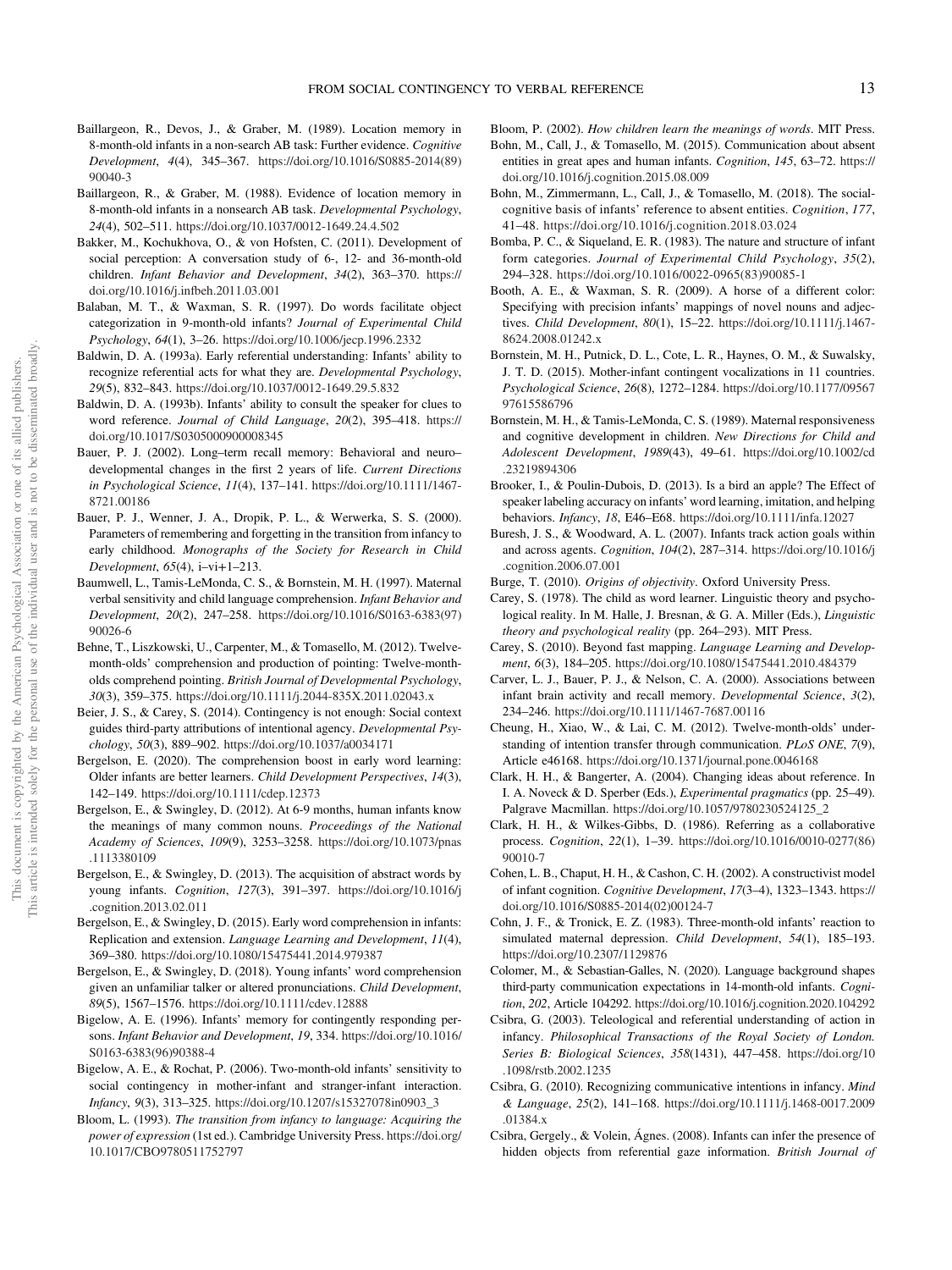<span id="page-14-0"></span>Developmental Psychology, 26(1), 1–11. [https://doi.org/10.1348/02615](https://doi.org/10.1348/026151007X185987) [1007X185987](https://doi.org/10.1348/026151007X185987)

- Deacon, T. (1997). The symbolic species. W. W. Norton & Company.
- DeLoache, J. S., Chiong, C., Sherman, K., Islam, N., Vanderborght, M., Troseth, G. L., Strouse, G. A., & O'Doherty, K. (2010). Do babies learn from baby media? Psychological Science, 21(11), 1570–1574. [https://](https://doi.org/10.1177/0956797610384145) [doi.org/10.1177/0956797610384145](https://doi.org/10.1177/0956797610384145)
- Dewar, K., & Xu, F. (2007). Do 9-month-old infants expect distinct words to refer to kinds? Developmental Psychology, 43(5), 1227–1238. [https://](https://doi.org/10.1037/0012-1649.43.5.1227) [doi.org/10.1037/0012-1649.43.5.1227](https://doi.org/10.1037/0012-1649.43.5.1227)
- Dewar, K., & Xu, F. (2009). Do early nouns refer to kinds or distinct shapes?: Evidence from 10-month-old infants. Psychological Science, 20(2), 252–257. <https://doi.org/10.1111/j.1467-9280.2009.02278.x>
- Donnelly, S., & Kidd, E. (2021). The longitudinal relationship between conversational turn‐taking and vocabulary growth in early language development. Child Development, 92(2), 609–625. [https://doi.org/10.1111/](https://doi.org/10.1111/cdev.13511) [cdev.13511](https://doi.org/10.1111/cdev.13511)
- Eimas, P. D., & Quinn, P. C. (1994). Studies on the formation of perceptually based basic-level categories in young infants. Child Development, 65(3), 903–917. <https://doi.org/10.2307/1131427>
- Eimas, P. D., Siqueland, E. R., Jusczyk, P., & Vigorito, J. (1971). Speech perception in infants. Science, 171(3968), 303–306. [https://doi.org/10](https://doi.org/10.1126/science.171.3968.303) [.1126/science.171.3968.303](https://doi.org/10.1126/science.171.3968.303)
- Emberson, L. L., Lupyan, G., Goldstein, M. H., & Spivey, M. J. (2010). Overheard cell-phone conversations: When less speech is more distracting. Psychological Science, 21(10), 1383–1388. [https://doi.org/10.1177/](https://doi.org/10.1177/0956797610382126) [0956797610382126](https://doi.org/10.1177/0956797610382126)
- Fenson, L., Dale, P. S., Reznick, J. S., Bates, E., Thal, D. J., Pethick, S. J., Tomasello, M., Mervis, C. B., & Stiles, J. (1994). Variability in early communicative development. Monographs of the Society for Research in Child Development, 59(5), i+iii–v+1–185. <https://doi.org/10.2307/1166093>
- Ferguson, B., Franconeri, S. L., & Waxman, S. R. (2018). Very young infants learn abstract rules in the visual modality. PLOS ONE, 13(1), Article e0190185. <https://doi.org/10.1371/journal.pone.0190185>
- Ferguson, B., Graf, E., & Waxman, S. R. (2014). Infants use known verbs to learn novel nouns: Evidence from 15- and 19-month-olds. Cognition, 131(1), 139–146. <https://doi.org/10.1016/j.cognition.2013.12.014>
- Ferguson, B., Graf, E., & Waxman, S. R. (2018). When veps cry: Two-yearolds efficiently learn novel words from linguistic contexts alone. Language Learning and Development, 14(1), 1–12. [https://doi.org/10.1080/](https://doi.org/10.1080/15475441.2017.1311260) [15475441.2017.1311260](https://doi.org/10.1080/15475441.2017.1311260)
- Ferguson, B., & Lew-Williams, C. (2016). Communicative signals support abstract rule learning by 7-month-old infants. Scientific Reports, 6(1), Article 25434. <https://doi.org/10.1038/srep25434>
- Ferguson, B., & Waxman, S. R. (2016). What the [beep]? Six-month-olds link novel communicative signals to meaning. Cognition, 146, 185–189. <https://doi.org/10.1016/j.cognition.2015.09.020>
- Fernald, A. E., Zangl, R., Portillo, A. L., & Marchman, V. A. (2008). Looking while listening: Using eye movements to monitor spoken language comprehension by infants and young children. In I. A. Sekerina, E. M. Fernández, & H. Clahsen (Eds.), Language acquisition and language disorders (Vol. 44, pp. 97–135). John Benjamins Publishing Company. <https://doi.org/10.1075/lald.44.06fer>
- Ferry, A. L., Hespos, S. J., & Waxman, S. R. (2010). Categorization in 3- and 4-month-old infants: An advantage of words over tones. Child Development, 81(2), 472–479. <https://doi.org/10.1111/j.1467-8624.2009.01408.x>
- Floor, P., & Akhtar, N. (2006). Can 18-month-old infants learn words by listening in on conversations? Infancy, 9(3), 327–339. [https://doi.org/10](https://doi.org/10.1207/s15327078in0903_4) [.1207/s15327078in0903\\_4](https://doi.org/10.1207/s15327078in0903_4)
- Foushee, R., Srinivasan, M., & Xu, F. (2021). Self-directed learning by preschoolers in a naturalistic overhearing context. Cognition, 206, Article 104415. <https://doi.org/10.1016/j.cognition.2020.104415>
- Frank, M. C., Goodman, N. D., & Tenenbaum, J. B. (2009). Using speakers' referential intentions to model early cross-situational word learning.

Psychological Science, 20(5), 578–585. [https://doi.org/10.1111/j.1467-](https://doi.org/10.1111/j.1467-9280.2009.02335.x) [9280.2009.02335.x](https://doi.org/10.1111/j.1467-9280.2009.02335.x)

- Fulkerson, A. L., & Waxman, S. R. (2007). Words (but not tones) facilitate object categorization: Evidence from 6- and 12-month-olds. Cognition, 105(1), 218–228. <https://doi.org/10.1016/j.cognition.2006.09.005>
- Galazka, M. A., & Ganea, P. A. (2014). The role of representational strength in verbal updating: Evidence from 19- and 24-month-olds. Journal of Experimental Child Psychology, 121, 156–168. [https://doi.org/10.1016/j](https://doi.org/10.1016/j.jecp.2013.12.002) [.jecp.2013.12.002](https://doi.org/10.1016/j.jecp.2013.12.002)
- Gallerani, C. M., Saylor, M. M., & Adwar, S. (2009). Mother–infant conversation about absent things. Language Learning and Development, 5(4), 282–293. <https://doi.org/10.1080/15475440902897604>
- Ganea, P. A. (2005). Contextual factors affect absent reference comprehension in 14-month-olds. Child Development, 76(5), 989–998. [https://](https://doi.org/10.1111/j.1467-8624.2005.00892.x) [doi.org/10.1111/j.1467-8624.2005.00892.x](https://doi.org/10.1111/j.1467-8624.2005.00892.x)
- Ganea, P. A., Fitch, A., Harris, P. L., & Kaldy, Z. (2016). Sixteen-month-olds can use language to update their expectations about the visual world. Journal of Experimental Child Psychology, 151, 65–76. [https://doi.org/10](https://doi.org/10.1016/j.jecp.2015.12.005) [.1016/j.jecp.2015.12.005](https://doi.org/10.1016/j.jecp.2015.12.005)
- Ganea, P. A., & Saylor, M. M. (2013). Talking about the near and dear: Infants' comprehension of displaced speech. Developmental Psychology, 49(7), 1299–1307. <https://doi.org/10.1037/a0030086>
- Ganea, P. A., Shutts, K., Spelke, E. S., & DeLoache, J. S. (2007). Thinking of things unseen: Infants' use of language to update mental representations. Psychological Science, 18(8), 734–739.
- Ganger, J., & Brent, M. R. (2004). Reexamining the vocabulary spurt. Developmental Psychology, 40(4), 621–632. [https://doi.org/10.1037/](https://doi.org/10.1037/0012-1649.40.4.621) [0012-1649.40.4.621](https://doi.org/10.1037/0012-1649.40.4.621)
- Gentner, D. (2006). Why verbs are hard to learn. In R. M. Golinkoff & K. Hirsh-Pasek (Eds.), Action meets word: How children learn verbs(pp. 544– 564). Oxford University Press. <http://site.ebrary.com/id/10160546>
- Gliga, T., & Csibra, G. (2009). One-year-old infants appreciate the referential nature of deictic gestures and words. Psychological Science, 20(3), 347–353. <https://doi.org/10.1111/j.1467-9280.2009.02295.x>
- Goldfield, B. A., & Reznick, J. S. (1990). Early lexical acquisition: Rate, content, and the vocabulary spurt. Journal of Child Language, 17(1), 171–183. <https://doi.org/10.1017/S0305000900013167>
- Goldstein, M. H., Schwade, J. A., & Bornstein, M. H. (2009). The value of vocalizing: Five-month-old infants associate their own noncry vocalizations with responses from caregivers. Child Development, 80(3), 636-644. [https://](https://doi.org/10.1111/j.1467-8624.2009.01287.x) [doi.org/10.1111/j.1467-8624.2009.01287.x](https://doi.org/10.1111/j.1467-8624.2009.01287.x)
- Golinkoff, R. M., Hirsch-Pasek, K., Bloom, L., Smith, L. B., Woodward, A. L., Akhtar, N., Tomasello, M., & Hollich, G. J. (2000). Becoming a word learner: A debate on lexical acquisition. Oxford University Press.
- Gomez, R. L., & Gerken, L. (1999). Artificial grammar learning by 1-yearolds leads to specific and abstract knowledge. Cognition, 70(2), 109–135. [https://doi.org/10.1016/S0010-0277\(99\)00003-7](https://doi.org/10.1016/S0010-0277(99)00003-7)
- Gräfenhain, M., Behne, T., Carpenter, M., & Tomasello, M. (2009). Young children's understanding of joint commitments. Developmental Psychology, 45(5), 1430–1443. <https://doi.org/10.1037/a0016122>
- Graham, S. A., & Kilbreath, C. S. (2007). It's a sign of the kind: Gestures and words guide infants' inductive inferences. Developmental Psychology, 43(5), 1111–1123. <https://doi.org/10.1037/0012-1649.43.5.1111>
- Graham, S. A., Kilbreath, C. S., & Welder, A. N. (2004). Thirteen-montholds rely on shared labels and shape similarity for inductive inferences. Child Development, 75(2), 409–427. [https://doi.org/10.1111/j.1467-8624](https://doi.org/10.1111/j.1467-8624.2004.00683.x) [.2004.00683.x](https://doi.org/10.1111/j.1467-8624.2004.00683.x)
- Gratier, M., Devouche, E., Guellai, B., Infanti, R., Yilmaz, E., & Parlato-Oliveira, E. (2015). Early development of turn-taking in vocal interaction between mothers and infants. Frontiers in Psychology, 6, Article 1167. <https://doi.org/10.3389/fpsyg.2015.01167>
- Gros-Louis, J., West, M. J., & King, A. P. (2014). Maternal responsiveness and the development of directed vocalizing in social interactions. Infancy, 19(4), 385–408. <https://doi.org/10.1111/infa.12054>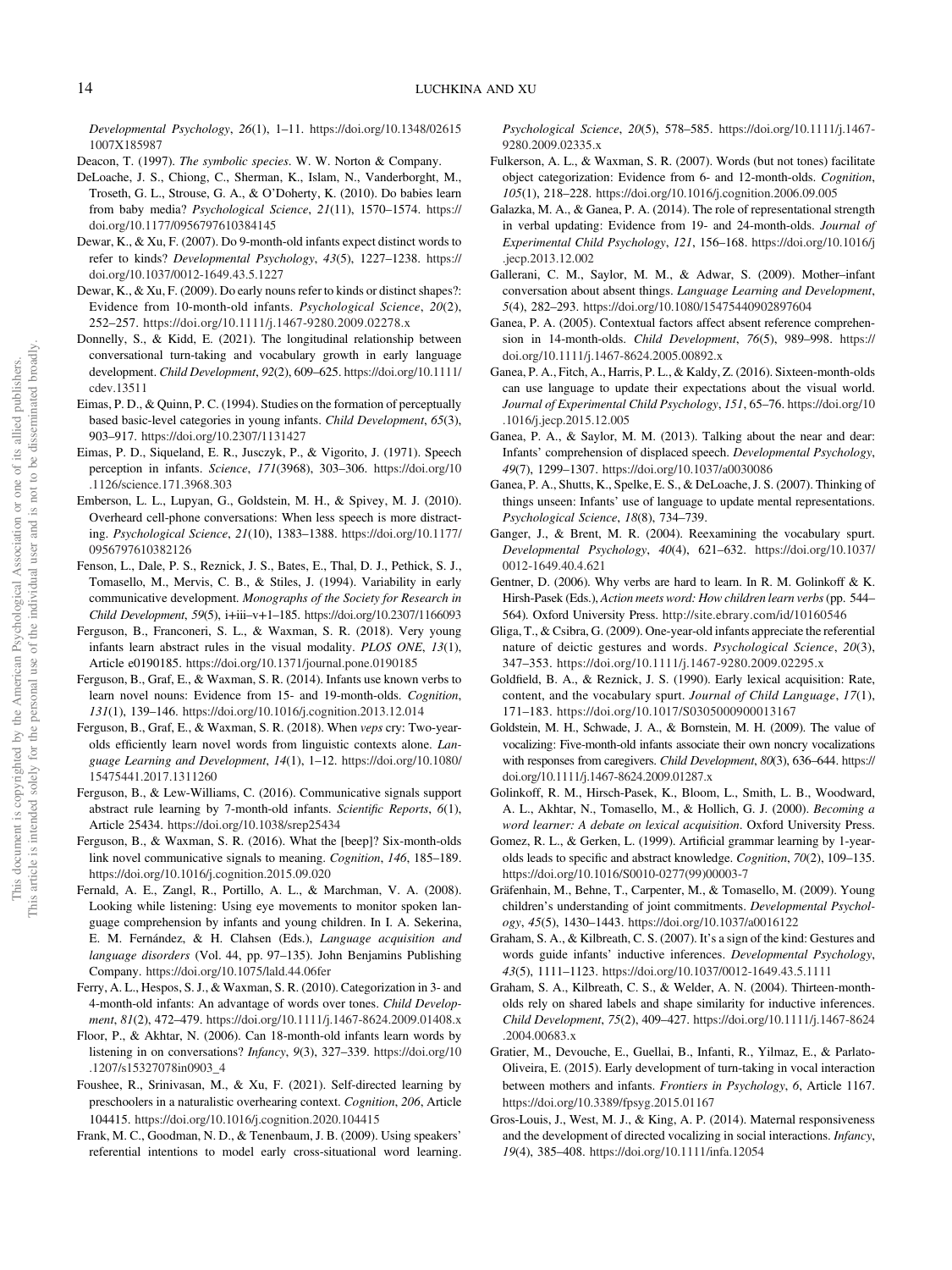- Harris, P. L. (2012). Trusting what you're told: How children learn from others. Harvard University Press.
- Harris, P. L., & Corriveau, K. H. (2011). Young children's selective trust in informants. Philosophical Transactions of the Royal Society B: Biological Sciences, 366(1567), 1179–1187. <https://doi.org/10.1098/rstb.2010.0321>
- Havy, M., & Waxman, S. R. (2016). Naming influences 9-month-olds' identification of discrete categories along a perceptual continuum. Cognition, 156, 41–51. <https://doi.org/10.1016/j.cognition.2016.07.011>
- Hayne, H., Boniface, J., & Barr, R. (2000). The development of declarative memory in human infants: Age-related changes in deffered imitation. Behavioral Neuroscience, 114(1), 77–83. [https://doi.org/10.1037/0735-](https://doi.org/10.1037/0735-7044.114.1.77) [7044.114.1.77](https://doi.org/10.1037/0735-7044.114.1.77)
- Henderson, A. M. E., & Woodward, A. L. (2012). Nine-month-old infants generalize object labels, but not object preferences across individuals: Nine-month-olds generalize object labels. Developmental Science, 15(5), 641–652. <https://doi.org/10.1111/j.1467-7687.2012.01157.x>
- Hendrickson, K., & Sundara, M. (2017). Fourteen-month-olds' decontextualized understanding of words for absent objects. Journal of Child Language, 44(1), 239–254. <https://doi.org/10.1017/S0305000915000756>
- Hernik, M., & Broesch, T. (2019). Infant gaze following depends on communicative signals: An eye-tracking study of 5- to 7-month-olds in Vanuatu. Developmental Science, 22(4), Article e12779. [https://doi.org/](https://doi.org/10.1111/desc.12779) [10.1111/desc.12779](https://doi.org/10.1111/desc.12779)
- Heyes, C. (2014). False belief in infancy: A fresh look. Developmental Science, 17(5), 647–659. <https://doi.org/10.1111/desc.12148>
- Hidaka, S., & Smith, L. B. (2010). A single word in a population of words. Language Learning and Development, 6(3), 206–222. [https://doi.org/10](https://doi.org/10.1080/15475441.2010.484380) [.1080/15475441.2010.484380](https://doi.org/10.1080/15475441.2010.484380)
- Hirsh-Pasek, K., Golinkoff, R. M., Hennon, E. A., & Maguire, M. J. (2004). Hybrid theories at the frontier of developmental psychology: The emergentist coalition model of word learning as a case in point. In D. Geoffrey Hall & S. R. Waxman (Eds.), Weaving a lexicon (pp. 173-204). MIT Press.
- Hoff, E. (2003). The specificity of environmental influence: Socioeconomic status affects early vocabulary development via maternal speech. Child Development, 74(5), 1368–1378. [https://doi.org/10.1111/1467-8624](https://doi.org/10.1111/1467-8624.00612) [.00612](https://doi.org/10.1111/1467-8624.00612)
- Hollich, G. J., Hirsh-Pasek, K., Michnick Golinkoff, R., Brand, R. J., Brown, E., Chung, H. L., Hennon, E., Rocroi, C., & Bloom, L. (2000). Breaking the language barrier: An emergentist coalition model for the origins of word learning. In L. S. Liben (Ed.), Monographs of the society for research in child development (Vol. 65, No. 3, pp. i–vi 1–123). Wiley on behalf of the Society for Research in Child Development. [https://www](https://www.jstor.org/stable/3181533) [.jstor.org/stable/3181533](https://www.jstor.org/stable/3181533)
- Horst, J. S., & Samuelson, L. K. (2008). Fast mapping but poor retention by 24-month-old infants. Infancy, 13(2), 128–157. [https://doi.org/10.1080/](https://doi.org/10.1080/15250000701795598) [15250000701795598](https://doi.org/10.1080/15250000701795598)
- Howard, E. M., Robinson, C. W., & Sloutsky, V. M. (2005). The nature of early word comprehension: Symbols or associations? [Conference session]. Proceedings of the 27th Annual Meeting of the Cognitive Science Society. Stresa, Italy.
- Johnson, S., Slaughter, V., & Carey, S. (1998). Whose gaze will infants follow? The elicitation of gaze-following in 12-month-olds. Developmental Science, 1(2), 233–238. <https://doi.org/10.1111/1467-7687.00036>
- Jusczyk, P. W. (1999). How infants begin to extract words from speech. Trends in Cognitive Sciences, 3(9), 323–328. [https://doi.org/10.1016/](https://doi.org/10.1016/S1364-6613(99)01363-7) [S1364-6613\(99\)01363-7](https://doi.org/10.1016/S1364-6613(99)01363-7)
- Jusczyk, P. W., & Aslin, R. N. (1995). Infants′ detection of the sound patterns of words in fluent speech. Cognitive Psychology, 29(1), 1-23. <https://doi.org/10.1006/cogp.1995.1010>
- Jusczyk, P. W., & Hohne, E. A. (1997). Infants' memory for spoken words. Science, 277(5334), 1984–1986. <https://doi.org/10.1126/science.277.5334.1984>
- Karmiloff-Smith, A. (1992). Nature, nurture and PDP: Preposterous developmental postulates? Connection Science, 4(3–4), 253–269. [https://](https://doi.org/10.1080/09540099208946618) [doi.org/10.1080/09540099208946618](https://doi.org/10.1080/09540099208946618)
- Kaye, K. (1977). Toward the origin of dialogue. In H. R. Schaffer (Ed.), Studies in mother-infant interaction (pp. 89–117). Academic Press.
- Kirkham, N. Z., Slemmer, J. A., & Johnson, S. P. (2002). Visual statistical learning in infancy: Evidence for a domain general learning mechanism. Cognition, 83(2), B35–B42. [https://doi.org/10.1016/S0010-0277\(02\)](https://doi.org/10.1016/S0010-0277(02)00004-5) [00004-5](https://doi.org/10.1016/S0010-0277(02)00004-5)
- Kochanska, G., & Aksan, N. (2004). Development of Mutual responsiveness between parents and their young children. Child Development, 75(6), 1657–1676. <https://doi.org/10.1111/j.1467-8624.2004.00808.x>
- Koenig, M. A., & Harris, P. L. (2005). The role of social cognition in early trust. Trends in Cognitive Sciences, 9(10), 457–459. [https://doi.org/10](https://doi.org/10.1016/j.tics.2005.08.006) [.1016/j.tics.2005.08.006](https://doi.org/10.1016/j.tics.2005.08.006)
- Kovacs, A. M., Teglas, E., & Endress, A. D. (2010). The social sense: Susceptibility to others' beliefs in human infants and adults. Science, 330(6012), 1830–1834. <https://doi.org/10.1126/science.1190792>
- Kuhl, P. K. (1979). Speech perception in early infancy: Perceptual constancy for spectrally dissimilar vowel categories. The Journal of the Acoustical Society of America, 66(6), 1668–1679. <https://doi.org/10.1121/1.383639>
- Kuhl, P. K. (1980). Perceptual constancy for speech-sound categories in early infancy. In G. H. Yeni-Komshian, J. F. Kavanaugh, & C. A. Ferguson (Eds.), Child phonology: Vol. 2. Perception (pp. 41–66). Academic Press.
- Kuhl, P. K. (1983). Perception of auditory equivalence classes for speech in early infancy. Infant Behavior and Development, 6(2-3), 263-285. [https://](https://doi.org/10.1016/S0163-6383(83)80036-8) [doi.org/10.1016/S0163-6383\(83\)80036-8](https://doi.org/10.1016/S0163-6383(83)80036-8)
- Kuhl, P. K., Tsao, F.-M., & Liu, H.-M. (2003). Foreign-language experience in infancy: Effects of short-term exposure and social interaction on phonetic learning. Proceedings of the National Academy of Sciences, 100(15), 9096–9101. <https://doi.org/10.1073/pnas.1532872100>
- LaTourrette, A., & Waxman, S. R. (2019). A little labeling goes a long way: Semi-supervised learning in infancy. Developmental Science, 22(1), Article e12736. <https://doi.org/10.1111/desc.12736>
- Lau, J. C. Y., Fyshe, A., & Waxman, S. R. (in press). Which acoustic features support the language-cognition link in infancy: A machine-learning approach [Conference session]. Proceedings of the 43rd Annual Meeting of the Cognitive Science Society, Austin, Texas, United States.
- Leslie, A. M. (1982). The perception of causality in infants. Perception, 11(2), 173–186. <https://doi.org/10.1068/p110173>
- Levickis, P., Reilly, S., Girolametto, L., Ukoumunne, O. C., & Wake, M. (2014). Maternal behaviors promoting language acquisition in slow-totalk toddlers: Prospective community-based study. Journal of Developmental & Behavioral Pediatrics, 35(4), 274–281. [https://doi.org/10.1097/](https://doi.org/10.1097/DBP.0000000000000056) DBP.00000000000000056
- Liszkowski, U., Schäfer, M., Carpenter, M., & Tomasello, M. (2009). Prelinguistic infants, but not chimpanzees, communicate about absent entities. Psychological Science, 20(5), 654–660.
- Lucca, K., & Wilbourn, M. P. (2018). Communicating to learn: Infants' pointing gestures result in optimal learning. Child Development, 89(3), 941–960. <https://doi.org/10.1111/cdev.12707>
- Luchkina, E., Sobel, D. M., & Morgan, J. L. (2018). Eighteen-month-olds selectively generalize words from accurate speakers to novel contexts. Developmental Science, 21(6), Article e12663. [https://doi.org/10.1111/de](https://doi.org/10.1111/desc.12663) [sc.12663](https://doi.org/10.1111/desc.12663)
- Luchkina, E., & Waxman, S. R. (2021). Semantic priming supports infants' ability to learn names of unseen objects. PLOS ONE, 16(1), Article e0244968. <https://doi.org/10.1371/journal.pone.0244968>
- Luchkina, E., & Waxman, S. R. (in press). Acquiring verbal reference: The interplay of cognitive, linguistic, and general learning capacities. Infant Behavior and Development.
- Luchkina, E., Xu, F., Sobel, D., & Morgan, J. (2020). Developing a Mind: Learning in Humans, Animals, and Machines [Conference session]. Proceedings of the 42nd annual meeting of the cognitive science society. <https://doi.org/10.31219/osf.io/5tc6d>
- Luo, Y. (2011). Do 10-month-old infants understand others' false beliefs? Cognition, 121(3), 289–298. <https://doi.org/10.1016/j.cognition.2011.07.011>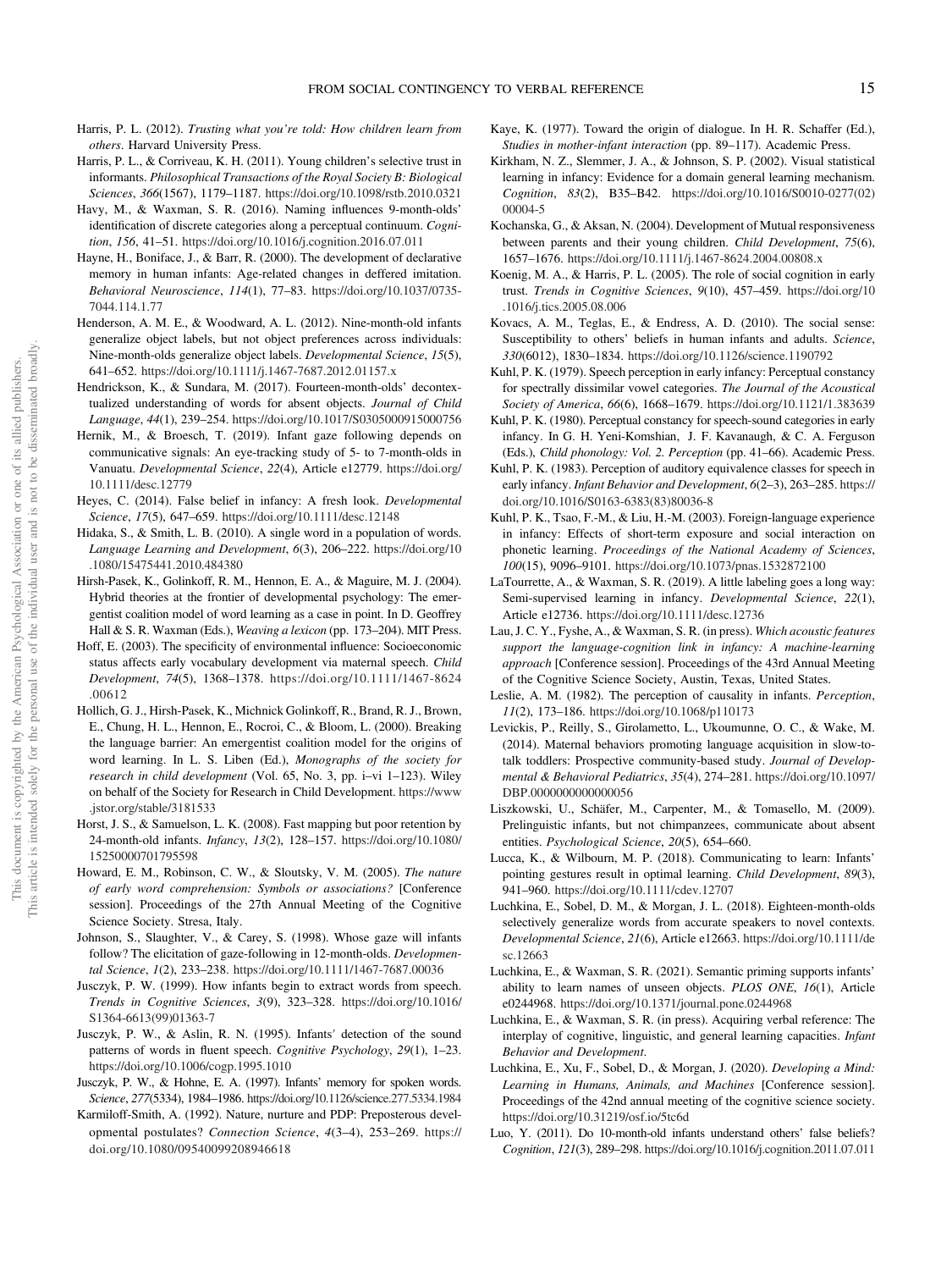- <span id="page-16-0"></span>Luo, Y., Baillargeon, R., Brueckner, L., & Munakata, Y. (2003). Reasoning about a hidden object after a delay: Evidence for robust representations in 5-month-old infants. Cognition, 88(3), B23–B32. [https://doi.org/10.1016/](https://doi.org/10.1016/S0010-0277(03)00045-3) [S0010-0277\(03\)00045-3](https://doi.org/10.1016/S0010-0277(03)00045-3)
- Luo, Y., & Johnson, S. C. (2009). Recognizing the role of perception in action at 6 months. Developmental Science, 12(1), 142–149. [https://](https://doi.org/10.1111/j.1467-7687.2008.00741.x) [doi.org/10.1111/j.1467-7687.2008.00741.x](https://doi.org/10.1111/j.1467-7687.2008.00741.x)
- Macnamara, J. (1982). Names for things: A study of human learning. MIT Press.
- Mandel, D. R., Jusczyk, P. W., & Pisoni, D. B. (1995). Infants' recognition of the sound patterns of their own names. Psychological Science, 6(5), 314–317. <https://doi.org/10.1111/j.1467-9280.1995.tb00517.x>
- Mandler, J. M. (1988). How to build a baby: On the development of an accessible representational system. Cognitive Development, 3(2), 113–136. [https://doi.org/10.1016/0885-2014\(88\)90015-9](https://doi.org/10.1016/0885-2014(88)90015-9)
- Mandler, J. M., & McDonough, L. (1995). Long-term recall of event sequences in infancy. Journal of Experimental Child Psychology, 59(3), 457–474. <https://doi.org/10.1006/jecp.1995.1021>
- Markman, E. M. (1989). Categorization and naming in children: Problems of induction. MIT Press.
- Martin, A., Onishi, K. H., & Vouloumanos, A. (2012). Understanding the abstract role of speech in communication at 12months. Cognition, 123(1), 50–60. <https://doi.org/10.1016/j.cognition.2011.12.003>
- Mattys, S., Jusczyk, P. W., Luce, P. A., & Morgan, J. L. (1999). Phonotactic and prosodic effects on word segmentation in infants. Cognitive Psychology, 38(4), 465–494.
- McMurray, B., Horst, J. S., & Samuelson, L. K. (2012). Word learning emerges from the interaction of online referent selection and slow associative learning. Psychological Review, 119(4), 831–877. [https://](https://doi.org/10.1037/a0029872) [doi.org/10.1037/a0029872](https://doi.org/10.1037/a0029872)
- Mcquaid, N. E., Bibok, M. B., & Carpendale, J. I. M. (2009). Relation between maternal contingent responsiveness and infant social expectations. Infancy, 14(3), 390–401. <https://doi.org/10.1080/15250000902839955>
- Medina, T. N., Snedeker, J., Trueswell, J. C., & Gleitman, L. R. (2011). How words can and cannot be learned by observation. Proceedings of the National Academy of Sciences, 108(22), 9014–9019. [https://doi.org/10](https://doi.org/10.1073/pnas.1105040108) [.1073/pnas.1105040108](https://doi.org/10.1073/pnas.1105040108)
- Michaelson, E., & Reimer, M. (2019). Reference. In E. N. Zalta (Ed.), The Stanford encyclopedia of philosophy (Spring 2019 ed.). Metaphysics Research Laboratory, Stanford University. [https://plato.stanford.edu/](https://plato.stanford.edu/archives/spr2019/entries/reference/) [archives/spr2019/entries/reference/](https://plato.stanford.edu/archives/spr2019/entries/reference/)
- Monaghan, P., & Mattock, K. (2009). Cross-situational language learning: The effects of grammatical categories as constraints on referential labeling. Proceedings of the thirty first annual cognitive science society conference (pp. 2226–2231). Cognitive Science Society.
- Moore, M. K., & Meltzoff, A. N. (2004). Object permanence after a 24-hr delay and leaving the locale of disappearance: The role of memory, space, and identity. Developmental Psychology, 40(4), 606–620. [https://doi.org/](https://doi.org/10.1037/0012-1649.40.4.606) [10.1037/0012-1649.40.4.606](https://doi.org/10.1037/0012-1649.40.4.606)
- Morgan, J. L., & Demuth, K. (Eds.). (1996). Signal to syntax: Bootstrapping from speech to grammar in early acquisition. Lawrence Erlbaum.
- Morse, P. A. (1972). The discrimination of speech and nonspeech stimuli in early infancy. Journal of Experimental Child Psychology, 14(3), 477-492. [https://doi.org/10.1016/0022-0965\(72\)90066-5](https://doi.org/10.1016/0022-0965(72)90066-5)
- Namy, L. L., & Waxman, S. R. (1998). Words and gestures: Infants' interpretations of different forms of symbolic reference. Child Development, 69(2), 295–308. [https://doi.org/10.1111/j.1467-8624.1998](https://doi.org/10.1111/j.1467-8624.1998.tb06189.x) [.tb06189.x](https://doi.org/10.1111/j.1467-8624.1998.tb06189.x)
- Nazzi, T., & Bertoncini, J. (2003). Before and after the vocabulary spurt: Two modes of word acquisition? Developmental Science, 6(2), 136–142. <https://doi.org/10.1111/1467-7687.00263>
- Nelson, K. (1973). Structure and strategy in learning to talk. Monographs of the Society for Research in Child Development, 38(1/2), 1–135. [https://](https://doi.org/10.2307/1165788) [doi.org/10.2307/1165788](https://doi.org/10.2307/1165788)
- Northrup, J. B. (2017). Contingency detection in a complex world: A developmental model and implications for atypical development. International Journal of Behavioral Development, 41(6), 723–734. [https://](https://doi.org/10.1177/0165025416668582) [doi.org/10.1177/0165025416668582](https://doi.org/10.1177/0165025416668582)
- O'Doherty, K., Troseth, G. L., Shimpi, P. M., Goldenberg, E., Akhtar, N., & Saylor, M. M. (2011). Third-party social interaction and word learning from video: Social interaction and video. Child Development, 82(3), 902–915. <https://doi.org/10.1111/j.1467-8624.2011.01579.x>
- Olson, S. L., Bates, J. E., & Bayles, K. (1984). Mother–infant interaction and the development of individual differences in children's cognitive competence. Developmental Psychology, 20(1), 166–179. [https://doi.org/10](https://doi.org/10.1037/0012-1649.20.1.166) [.1037/0012-1649.20.1.166](https://doi.org/10.1037/0012-1649.20.1.166)
- Onishi, K. H., & Baillargeon, R. (2005). Do 15-month-old infants understand false beliefs? Science, 308(5719), 255–258. [https://doi.org/10.1126/scie](https://doi.org/10.1126/science.1107621) [nce.1107621](https://doi.org/10.1126/science.1107621)
- Osina, M. A., Saylor, M. M., & Ganea, P. A. (2013). When familiar is not better: 12-month-old infants respond to talk about absent objects. Developmental Psychology, 49(1), 138–145. <https://doi.org/10.1037/a0027903>
- Osina, M. A., Saylor, M. M., & Ganea, P. A. (2014). Object locations, identity and absent reference understanding at 12 months. Infancy, 19(1), 65–81. <https://doi.org/10.1111/infa.12031>
- Parise, E., & Csibra, G. (2012). Electrophysiological evidence for the understanding of maternal speech by 9-month-old infants. Psychological Science, 23(7), 728–733. <https://doi.org/10.1177/0956797612438734>
- Perszyk, D. R., & Waxman, S. R. (2018). Linking language and cognition in infancy. Annual Review of Psychology, 69(1), 231–250. [https://doi.org/10](https://doi.org/10.1146/annurev-psych-122216-011701) [.1146/annurev-psych-122216-011701](https://doi.org/10.1146/annurev-psych-122216-011701)
- Piaget, J. (1954). The construction of reality in the child. Routledge.
- Pomiechowska, B., Bródy, G., Csibra, G., & Gliga, T. (2021). Twelvemonth-olds disambiguate new words using mutual-exclusivity inferences. Cognition.
- Pomiechowska, B., & Csibra, G. (2020). Nonverbal action interpretation guides novel word disambiguation in 12-month-olds. PsyArXiv. [https://](https://doi.org/10.31234/osf.io/tkhsp) [doi.org/10.31234/osf.io/tkhsp](https://doi.org/10.31234/osf.io/tkhsp)
- Pomiechowska, B., & Gliga, T. (2019). Lexical acquisition through category matching: 12-month-old infants associate words to visual categories. Psychological Science, 30(2), 288–299. [https://doi.org/10.1177/095679](https://doi.org/10.1177/0956797618817506) [7618817506](https://doi.org/10.1177/0956797618817506)
- Pruden, S. M., Hirsh-Pasek, K., Golinkoff, R. M., & Hennon, E. A. (2006). The birth of words: Ten-month-olds learn words through perceptual salience. Child Development, 77(2), 266–280. [https://doi.org/10.1111/j](https://doi.org/10.1111/j.1467-8624.2006.00869.x) [.1467-8624.2006.00869.x](https://doi.org/10.1111/j.1467-8624.2006.00869.x)
- Quinn, P. C. (1985). Form categorization in early infancy [Doctoral dissertation]. Brown University.
- Quinn, P. C., Eimas, P. D., & Rosenkrantz, S. L. (1993). Evidence for representations of perceptually similar natural categories by 3-month-old and 4-month-old infants. Perception, 22(4), 463–475. [https://doi.org/10](https://doi.org/10.1068/p220463) [.1068/p220463](https://doi.org/10.1068/p220463)
- Rabagliati, H., Ferguson, B., & Lew‐Williams, C. (2019). The profile of abstract rule learning in infancy: Meta‐analytic and experimental evidence. Developmental Science, 22(1), Article e12704. [https://doi.org/10.1111/de](https://doi.org/10.1111/desc.12704) [sc.12704](https://doi.org/10.1111/desc.12704)
- Rabagliati, H., Senghas, A., Johnson, S., & Marcus, G. F. (2012). Infant rule learning: Advantage language, or advantage speech? PLoS ONE, 7(7), Article e40517. <https://doi.org/10.1371/journal.pone.0040517>
- Rebuschat, P., Monaghan, P., & Schoetensack, C. (2021). Learning vocabulary and grammar from cross-situational statistics. Cognition, 206, Article 104475. <https://doi.org/10.1016/j.cognition.2020.104475>
- Richert, R. A., Robb, M. B., & Smith, E. I. (2011). Media as social partners: The social nature of young children's learning from screen media: Media as social partners. Child Development, 82(1), 82–95. [https://doi.org/10](https://doi.org/10.1111/j.1467-8624.2010.01542.x) [.1111/j.1467-8624.2010.01542.x](https://doi.org/10.1111/j.1467-8624.2010.01542.x)
- Robb, M. B., Richert, R. A., & Wartella, E. A. (2009). Just a talking book? Word learning from watching baby videos. British Journal of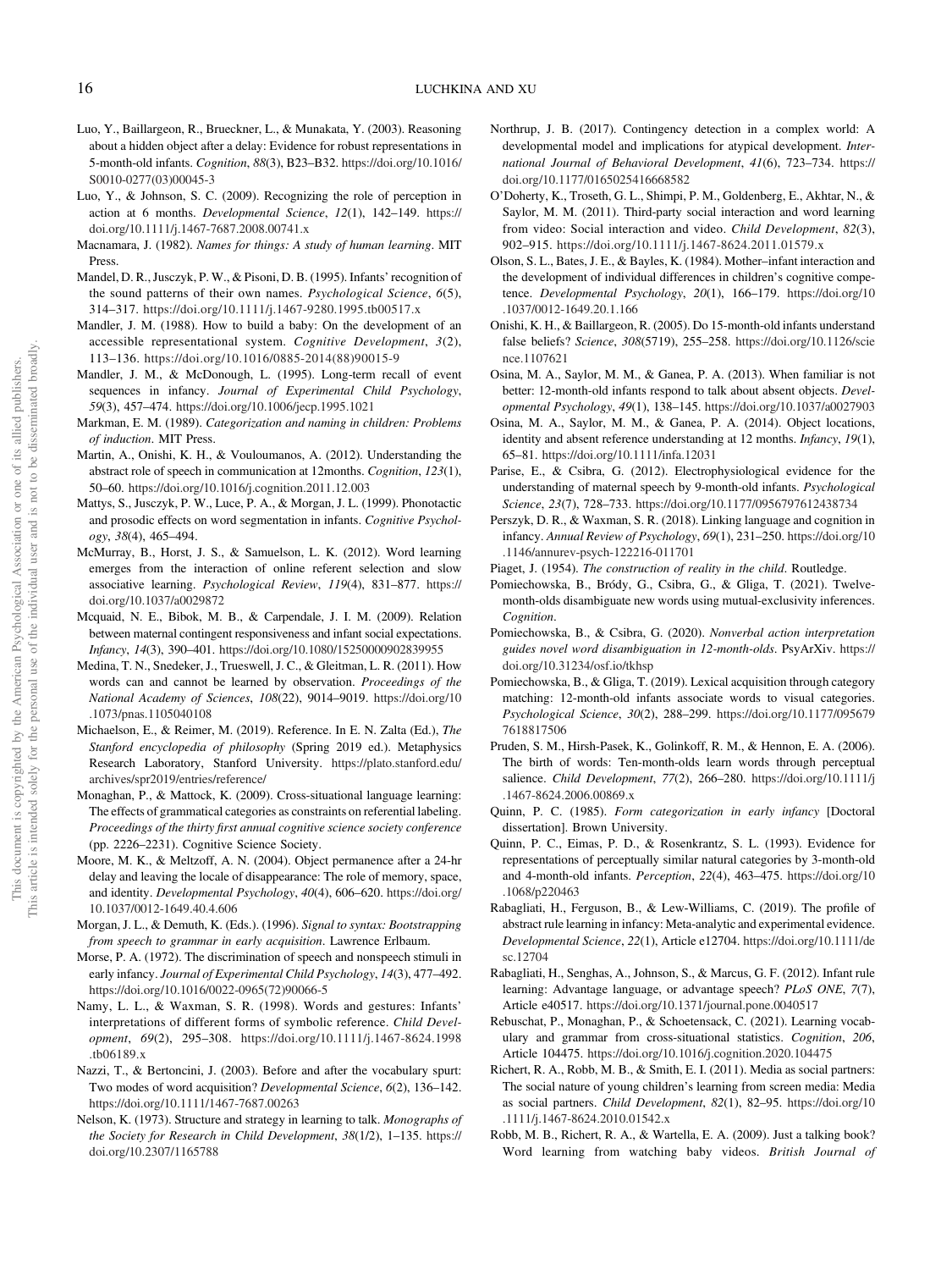Developmental Psychology, 27(1), 27–45. [https://doi.org/10.1348/](https://doi.org/10.1348/026151008X320156) [026151008X320156](https://doi.org/10.1348/026151008X320156)

- Rochat, P. (2007). Intentional action arises from early reciprocal exchanges. Acta Psychologica, 124(1), 8–25. [https://doi.org/10.1016/j.actpsy.2006](https://doi.org/10.1016/j.actpsy.2006.09.004) [.09.004](https://doi.org/10.1016/j.actpsy.2006.09.004)
- Rochat, P., Neisser, U., & Marian, V. (1998). Are young infants sensitive to interpersonal contingency? Infant Behavior and Development, 21(2), 355–366. [https://doi.org/10.1016/S0163-6383\(98\)90012-1](https://doi.org/10.1016/S0163-6383(98)90012-1)
- Rochat, P. R. (2001). Social contingency detection and infant development. Bulletin of the Menninger Clinic, 65(3), 347–360. [https://doi.org/10.1521/](https://doi.org/10.1521/bumc.65.3.347.19847) [bumc.65.3.347.19847](https://doi.org/10.1521/bumc.65.3.347.19847)
- Rollins, P. R. (2003). Caregivers' contingent comments to 9-month-old infants: Relationships with later language. Applied Psycholinguistics, 24(2), 221–234. <https://doi.org/10.1017/S0142716403000110>
- Roseberry, S., Hirsh-Pasek, K., & Golinkoff, R. M. (2014). Skype me! Socially contingent interactions help toddlers learn language. Child Development, 85(3), 956–970. <https://doi.org/10.1111/cdev.12166>
- Saffran, J. R. (2020). Statistical language learning in infancy. Child Development Perspectives, 14(1), 49–54. <https://doi.org/10.1111/cdep.12355>
- Saffran, J. R., Aslin, R. N., & Newport, E. L. (1996). Statistical learning by 8-month-old infants. Science, 274(5294), 1926–1928. [https://doi.org/10](https://doi.org/10.1126/science.274.5294.1926) [.1126/science.274.5294.1926](https://doi.org/10.1126/science.274.5294.1926)
- Samuelson, L. K., & Smith, L. B. (1999). Early noun vocabularies: Do ontology, category structure and syntax correspond? Cognition, 73(1), 1–33. [https://doi.org/10.1016/S0010-0277\(99\)00034-7](https://doi.org/10.1016/S0010-0277(99)00034-7)
- Savage-Rumbaugh, E. S., Murphy, J., Sevcik, R. A., Brakke, K. E., Williams, S. L., Rumbaugh, D. M., & Bates, E. (1993). Language comprehension in ape and child. Monographs of the Society for Research in Child Development, 58(3/4), i+iii+v–vi+1–252. [https://doi.org/10](https://doi.org/10.2307/1166068) [.2307/1166068](https://doi.org/10.2307/1166068)
- Saylor, M. M. (2004). Twelve- and 16-month-old infants recognize properties of mentioned absent things. Developmental Science, 7(5), 599-611. <https://doi.org/10.1111/j.1467-7687.2004.00383.x>
- Saylor, M. M., & Baldwin, D. A. (2004). Discussing those not present: Comprehension of references to absent caregivers. Journal of Child Language, 31(3), 537–560. <https://doi.org/10.1017/S0305000904006282>
- Saylor, M. M., & Ganea, P. (2007). Infants interpret ambiguous requests for absent objects. Developmental Psychology, 43(3), 696–704. [https://](https://doi.org/10.1037/0012-1649.43.3.696) [doi.org/10.1037/0012-1649.43.3.696](https://doi.org/10.1037/0012-1649.43.3.696)
- Saylor, M. M., Osina, M., Tassin, T., Rose, R., & Ganea, P. (2016). Creature feature: Preschoolers use verbal descriptions to identify referents. Journal of Experimental Child Psychology, 152, 205–220. [https://doi.org/10.1016/](https://doi.org/10.1016/j.jecp.2016.07.005) [j.jecp.2016.07.005](https://doi.org/10.1016/j.jecp.2016.07.005)
- Scott, J. C., & Henderson, A. M. E. (2013). Language matters: Thirteenmonth-olds understand that the language a speaker uses constrains conventionality. Developmental Psychology, 49(11), 2102–2111. [https://](https://doi.org/10.1037/a0031981) [doi.org/10.1037/a0031981](https://doi.org/10.1037/a0031981)
- Senju, A., & Csibra, G. (2008). Gaze following in human infants depends on communicative signals. Current Biology, 18(9), 668–671. [https://doi.org/](https://doi.org/10.1016/j.cub.2008.03.059) [10.1016/j.cub.2008.03.059](https://doi.org/10.1016/j.cub.2008.03.059)
- Shimizu, Y. A., & Johnson, S. C. (2004). Infants' attribution of a goal to a morphologically unfamiliar agent. Developmental Science, 7(4), 425–430. <https://doi.org/10.1111/j.1467-7687.2004.00362.x>
- Shneidman, L. A., Arroyo, M. E., Levine, S. C., & Goldin-Meadow, S. (2013). What counts as effective input for word learning? Journal of Child Language, 40(3), 672–686. <https://doi.org/10.1017/S0305000912000141>
- Shneidman, L. A., & Goldin-Meadow, S. (2012). Language input and acquisition in a Mayan village: How important is directed speech?: Mayan village. Developmental Science, 15(5), 659–673. [https://doi.org/10.1111/j](https://doi.org/10.1111/j.1467-7687.2012.01168.x) [.1467-7687.2012.01168.x](https://doi.org/10.1111/j.1467-7687.2012.01168.x)
- Shukla, M., White, K. S., & Aslin, R. N. (2011). Prosody guides the rapid mapping of auditory word forms onto visual objects in 6-mo-old infants. Proceedings of the National Academy of Sciences, 108(15), 6038–6043. <https://doi.org/10.1073/pnas.1017617108>
- Sloutsky, V. M. (2009). Theories about "theories": Where is the explanation? Comment on Waxman and Gelman. Trends in Cognitive Sciences, 13(8), 331–332. <https://doi.org/10.1016/j.tics.2009.05.003>
- Smith, L., & Yu, C. (2008). Infants rapidly learn word-referent mappings via cross-situational statistics. Cognition, 106(3), 1558–1568. [https://doi.org/](https://doi.org/10.1016/j.cognition.2007.06.010) [10.1016/j.cognition.2007.06.010](https://doi.org/10.1016/j.cognition.2007.06.010)
- Smith, L. B., Suanda, S. H., & Yu, C. (2014). The unrealized promise of infant statistical word–referent learning. Trends in Cognitive Sciences, 18(5), 251–258. <https://doi.org/10.1016/j.tics.2014.02.007>
- Smith, L. B., & Yu, C. (2013). Visual attention is not enough: Individual differences in statistical word-referent learning in infants. Language Learning and Development, 9(1), 25–49. [https://doi.org/10.1080/15475441.2012](https://doi.org/10.1080/15475441.2012.707104) [.707104](https://doi.org/10.1080/15475441.2012.707104)
- Sobel, D. M., & Kushnir, T. (2013). Knowledge matters: How children evaluate the reliability of testimony as a process of rational inference. Psychological Review, 120(4), 779–797. <https://doi.org/10.1037/a0034191>
- Southgate, V., & Vernetti, A. (2014). Belief-based action prediction in preverbal infants. Cognition, 130(1), 1–10. [https://doi.org/10.1016/j](https://doi.org/10.1016/j.cognition.2013.08.008) [.cognition.2013.08.008](https://doi.org/10.1016/j.cognition.2013.08.008)
- Sperry, D. E., Sperry, L. L., & Miller, P. J. (2019). Reexamining the verbal environments of children from different socioeconomic backgrounds. Child Development, 90(4), 1303–1318. [https://doi.org/10](https://doi.org/10.1111/cdev.13072) [.1111/cdev.13072](https://doi.org/10.1111/cdev.13072)
- Swingley, D. (2010). Fast mapping and slow mapping in children's word learning. Language Learning and Development, 6(3), 179–183. [https://](https://doi.org/10.1080/15475441.2010.484412) [doi.org/10.1080/15475441.2010.484412](https://doi.org/10.1080/15475441.2010.484412)
- Tamis-LeMonda, C. S., Bornstein, M. H., & Baumwell, L. (2001). Maternal responsiveness and children's achievement of language milestones. Child Development, 72(3), 748–767. [https://doi.org/10.1111/1467-](https://doi.org/10.1111/1467-8624.00313) [8624.00313](https://doi.org/10.1111/1467-8624.00313)
- Tamis-LeMonda, C. S., Bornstein, M. H., Baumwell, L., & Melstein Damast, A. (1996). Responsive parenting in the second year: Specific influences on children's language and play. Early Development and Parenting: An International Journal of Research and Practice, 5(4), 173–183.
- Thiele, M., Hepach, R., Michel, C., Gredebäck, G., & Haun, D. B. M. (2021). Social interaction targets enhance 13‐month‐old infants' associative learning. Infancy, Article 12393. [https://doi.org/10.1111/infa](https://doi.org/10.1111/infa.12393) [.12393](https://doi.org/10.1111/infa.12393)
- Tincoff, R., & Jusczyk, P. W. (1999). Some beginnings of word comprehension in 6-month-olds. Psychological Science, 10(2), 172–175. [https://](https://doi.org/10.1111/1467-9280.00127) [doi.org/10.1111/1467-9280.00127](https://doi.org/10.1111/1467-9280.00127)
- Tomasello, M. (2010). Origins of human communication. MIT Press.
- Tomasello, M., & Farrar, M. J. (1986). Joint attention and early language. Child Development, 57(6), 1454–1463. [https://doi.org/10](https://doi.org/10.2307/1130423) [.2307/1130423](https://doi.org/10.2307/1130423)
- Tomasello, M., Strosberg, R., & Akhtar, N. (1996). Eighteen-month-old children learn words in non-ostensive contexts. Journal of Child Language, 23(1), 157–176. <https://doi.org/10.1017/S0305000900010138>
- Trueswell, J. C., Medina, T. N., Hafri, A., & Gleitman, L. R. (2013). Propose but verify: Fast mapping meets cross-situational word learning. Cognitive Psychology, 66(1), 126–156. [https://doi.org/10.1016/j.cogpsych.2012](https://doi.org/10.1016/j.cogpsych.2012.10.001) [.10.001](https://doi.org/10.1016/j.cogpsych.2012.10.001)
- Tsuji, S., Jincho, N., Mazuka, R., & Cristia, A. (2020). Communicative cues in the absence of a human interaction partner enhance 12-month-old infants' word learning. Journal of Experimental Child Psychology, 191, Article 104740. <https://doi.org/10.1016/j.jecp.2019.104740>
- Veneziano, E., & Parisse, C. (2010). The acquisition of early verbs in French: Assessing the role of conversation and of child-directed speech. First Language, 30(3–4), 287–311. [https://doi.org/10.1177/01427237](https://doi.org/10.1177/0142723710379785) [10379785](https://doi.org/10.1177/0142723710379785)
- Vouloumanos, A., Onishi, K. H., & Pogue, A. (2012). Twelve-month-old infants recognize that speech can communicate unobservable intentions. Proceedings of the National Academy of Sciences, 109(32), 12933–12937. <https://doi.org/10.1073/pnas.1121057109>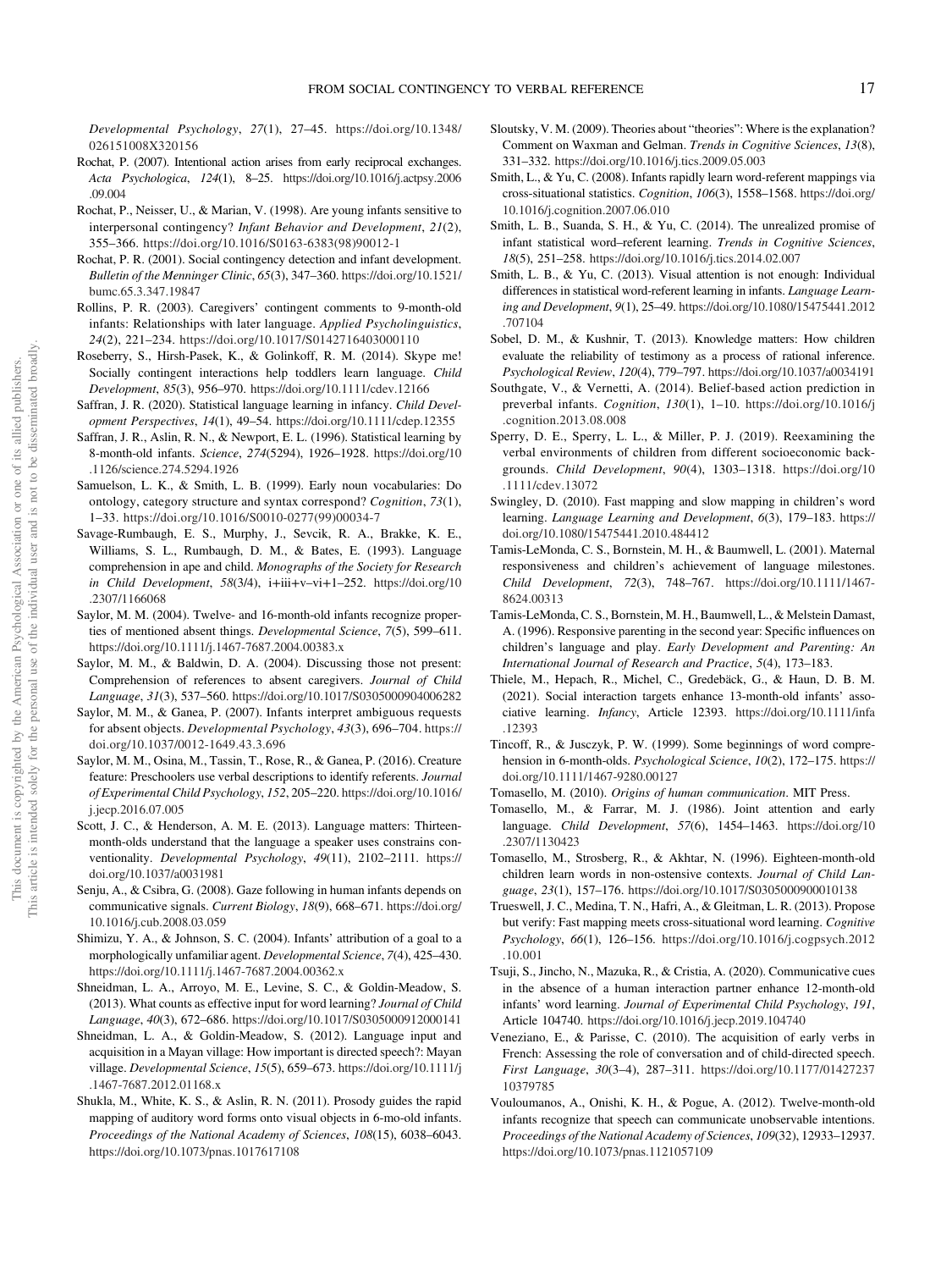- Vouloumanos, A. (2018). Voulez-vous jouer avec moi? Twelve-month-olds understand that foreign languages can communicate. Cognition, 173, 87–92. <https://doi.org/10.1016/j.cognition.2018.01.002>
- Vouloumanos, A., Martin, A., & Onishi, K. H. (2014). Do 6-month-olds understand that speech can communicate? Developmental Science, 17(6), 872–879. <https://doi.org/10.1111/desc.12170>
- Vouloumanos, A., & Werker, J. F. (2004). Tuned to the signal: The privileged status of speech for young infants. Developmental Science, 7(3), 270–276. <https://doi.org/10.1111/j.1467-7687.2004.00345.x>
- Waxman, S. R. (2003). Links between object categorization and naming. In D. H. Rakison & L. M. Oakes (Eds.), Early category and concept development: Making sense of the blooming, buzzing confusion (pp. 213– 241). Oxford University Press.
- Waxman, S. R., & Gelman, S. A. (2009). Early word-learning entails reference, not merely associations. Trends in Cognitive Sciences, 13(6), 258–263. <https://doi.org/10.1016/j.tics.2009.03.006>
- Waxman, S. R., & Leddon, E. M. (2011). Early word-learning and conceptual development: Everything had a name, and each name gave birth to a new thought. In U. Goswami (Ed.), Blackwell handbook of childhood cognitive development (pp. 180–208). Blackwell Publishing.
- Waxman, S. R., & Lidz, J. L. (2007). Early world learning. In W. Damon & R. M. Lerner (Eds.), Handbook of child psychology. Wiley. [https://doi.org/](https://doi.org/10.1002/9780470147658.chpsy0207) [10.1002/9780470147658.chpsy0207](https://doi.org/10.1002/9780470147658.chpsy0207)
- Werker, J. F. (2018). Perceptual beginnings to language acquisition. Applied Psycholinguistics, 39(4), 703–728. [https://doi.org/10.1017/](https://doi.org/10.1017/S0142716418000152) [S0142716418000152](https://doi.org/10.1017/S0142716418000152)
- Werker, J. F., Cohen, L. B., Lloyd, V. L., Casasola, M., & Stager, C. L. (1998). Acquisition of word–object associations by 14-month-old infants. Developmental Psychology, 34(6), 1289–1309. [https://doi.org/10.1037/](https://doi.org/10.1037/0012-1649.34.6.1289) [0012-1649.34.6.1289](https://doi.org/10.1037/0012-1649.34.6.1289)
- Werker, J. F., & Tees, R. C. (1984). Cross-language speech perception: Evidence for perceptual reorganization during the first year of life. Infant Behavior and Development, 7(1), 49–63. [https://doi.org/10.1016/S0163-](https://doi.org/10.1016/S0163-6383(84)80022-3) [6383\(84\)80022-3](https://doi.org/10.1016/S0163-6383(84)80022-3)
- White, P. A. (1988). Causal processing: Origins and development. Psychological Bulletin, 104(1), 36–52. <https://doi.org/10.1037/0033-2909.104.1.36>
- Wittgenstein, L. (2017). Tractatus logico-philosophicus: The original 1922 edition with an introduction by Bertram Russell. e-artnow.
- Woodruff Carr, K., Perszyk, D. R., & Waxman, S. R. (2021). Birdsong fails to support object categorization in human infants. PLOS ONE, 16(3), Article e0247430. <https://doi.org/10.1371/journal.pone.0247430>
- Woodward, A. (1998). Infants selectively encode the goal object of an actor's reach.Cognition, 69(1), 1–34. [https://doi.org/10.1016/S0010-0277\(98\)00058-4](https://doi.org/10.1016/S0010-0277(98)00058-4)
- Woodward, A. L. (2000). Constraining the problem space in early word learning. In R. Michnick Golinkoff, K. Hirsch-Pasek, L. B. Smith, A. L. Woodward, N. Akhtar, M. Tomasello, & G. J. Hollich (Eds.), Becoming a word learner: A debate on lexical acquisition (pp. 81–114). Oxford University Press.
- Woodward, A. L., Markman, E. M., & Fitzsimmons, C. M. (1994). Rapid word learning in 13- and 18-month-olds. Developmental Psychology, 30(4), 553–566. <https://doi.org/10.1037/0012-1649.30.4.553>
- Xu, F. (2002). The role of language in acquiring object kind concepts in infancy. Cognition, 85(3), 223–250. [https://doi.org/10.1016/S0010-](https://doi.org/10.1016/S0010-0277(02)00109-9) [0277\(02\)00109-9](https://doi.org/10.1016/S0010-0277(02)00109-9)
- Xu, F. (2019). Towards a rational constructivist theory of cognitive development. Psychological Review, 126(6), 841–864. [https://doi.org/10.1037/](https://doi.org/10.1037/rev0000153) [rev0000153](https://doi.org/10.1037/rev0000153)
- Xu, F., Cote, M., & Baker, A. (2005). Labeling guides object individuation in 12-month-old infants. Psychological Science, 16(5), 372–377. [https://](https://doi.org/10.1111/j.0956-7976.2005.01543.x) [doi.org/10.1111/j.0956-7976.2005.01543.x](https://doi.org/10.1111/j.0956-7976.2005.01543.x)
- Xu, F., & Kushnir, T. (2013). Infants are rational constructivist learners. Current Directions in Psychological Science, 22(1), 28–32. [https://](https://doi.org/10.1177/0963721412469396) [doi.org/10.1177/0963721412469396](https://doi.org/10.1177/0963721412469396)
- Xu, F., & Tenenbaum, J. B. (2007a). Sensitivity to sampling in Bayesian word learning. Developmental Science, 10(3), 288–297. [https://doi.org/10](https://doi.org/10.1111/j.1467-7687.2007.00590.x) [.1111/j.1467-7687.2007.00590.x](https://doi.org/10.1111/j.1467-7687.2007.00590.x)
- Xu, F., & Tenenbaum, J. B. (2007b). Word learning as Bayesian inference. Psychological Review, 114(2), 245–272. [https://doi.org/10.1037/0033-](https://doi.org/10.1037/0033-295X.114.2.245) [295X.114.2.245](https://doi.org/10.1037/0033-295X.114.2.245)
- Yin, J., & Csibra, G. (2015). Concept-based word learning in human infants. Psychological Science, 26(8), 1316–1324. [https://doi.org/10.1177/](https://doi.org/10.1177/0956797615588753) [0956797615588753](https://doi.org/10.1177/0956797615588753)
- Yu, C., & Smith, L. B. (2007). Rapid word learning under uncertainty via cross-situational statistics. Psychological Science, 18(5), 414–420. [https://](https://doi.org/10.1111/j.1467-9280.2007.01915.x) [doi.org/10.1111/j.1467-9280.2007.01915.x](https://doi.org/10.1111/j.1467-9280.2007.01915.x)
- Yuan, S., & Fisher, C. (2009). "Really? She blicked the baby?": Two-yearolds learn combinatorial facts about verbs by listening. Psychological Science, 20(5), 619–626. [https://doi.org/10.1111/j.1467-9280.2009](https://doi.org/10.1111/j.1467-9280.2009.02341.x) [.02341.x](https://doi.org/10.1111/j.1467-9280.2009.02341.x)
- Yuan, S., Fisher, C., Kandhadai, P., & Fernald, A. (2011). Cooperative Minds: Social Interaction and Group Dynamics [Conference session]. Proceedings of the 35th Annual Meeting of the Cognitive Science Society, Berlin, Germany.
- Yurovsky, D. (2018). A communicative approach to early word learning. New Ideas in Psychology, 50, 73–79. [https://doi.org/10.1016/j.newidea](https://doi.org/10.1016/j.newideapsych.2017.09.001) [psych.2017.09.001](https://doi.org/10.1016/j.newideapsych.2017.09.001)
- Yurovsky, D., & Frank, M. C. (2015). An integrative account of constraints on cross-situational learning. Cognition, 145, 53–62. [https://doi.org/10](https://doi.org/10.1016/j.cognition.2015.07.013) [.1016/j.cognition.2015.07.013](https://doi.org/10.1016/j.cognition.2015.07.013)
- Yurovsky, D., Fricker, D. C., Yu, C., & Smith, L. B. (2014). The role of partial knowledge in statistical word learning. Psychonomic Bulletin & Review, 21(1), 1–22. <https://doi.org/10.3758/s13423-013-0443-y>
- Zimmerman, I. L., Steiner, V. G., & Pond, R. E. (2002). Preschool language scales, fourth edition (PLSTM-4) is an interactive assessment of developmental language skills. The Psychological Corporation.

(Appendix follows)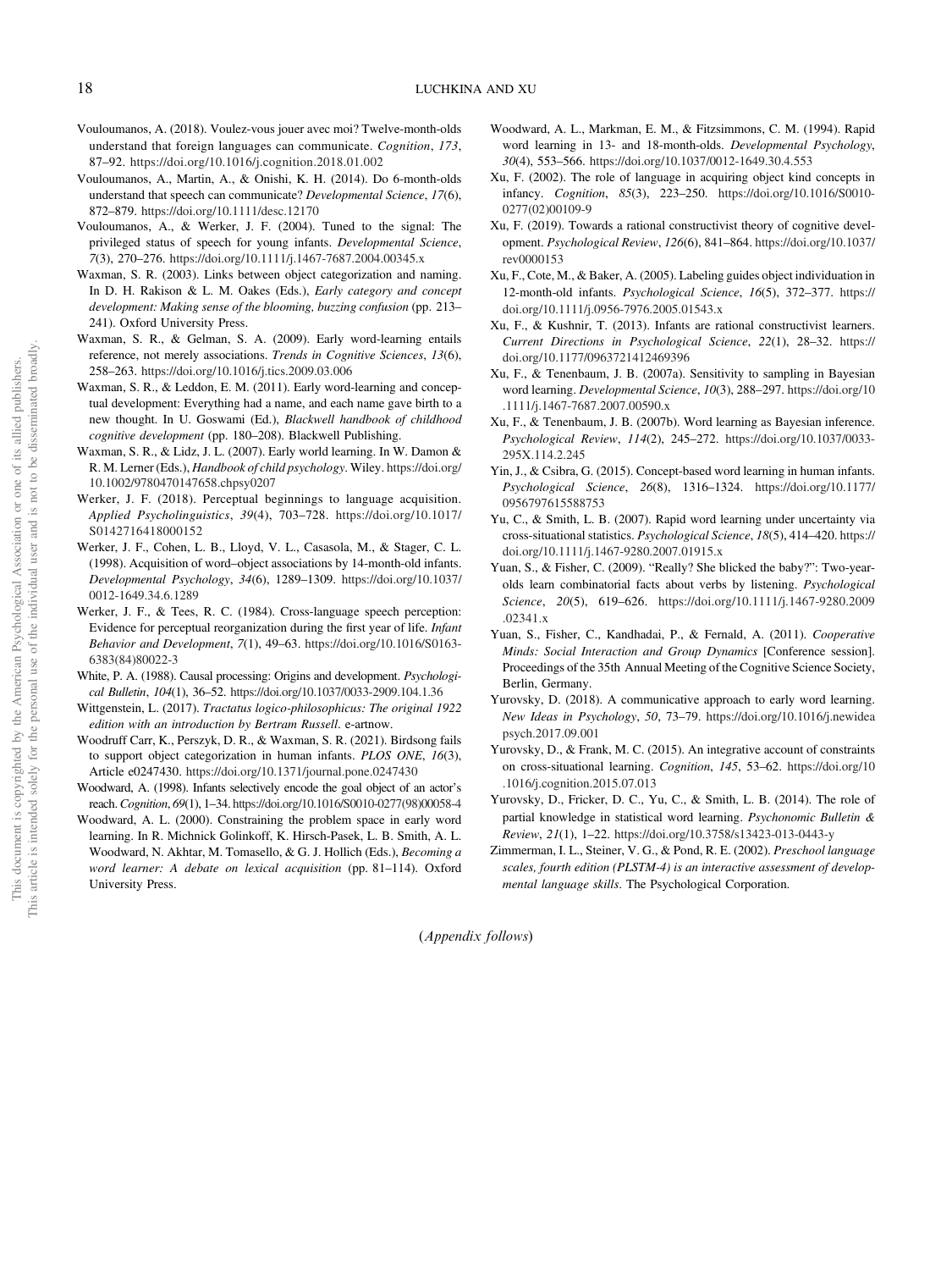# Appendix

# Developmental Timelines of Verbal Reference and its Precursor Capacities

| Capacity                                                   | $3-6$ mo                                                                                                                                                                                                                             | $6-9$ mo                                                                                                                                                                                                                                                                | $9 - 12$ mo                                                                                                                                                                                                    | $12 - 14$ mo                                                                                                                                                                                                                                                                   | $14 - 18$ mo                                                                                                 | $18 - 24$ mo |
|------------------------------------------------------------|--------------------------------------------------------------------------------------------------------------------------------------------------------------------------------------------------------------------------------------|-------------------------------------------------------------------------------------------------------------------------------------------------------------------------------------------------------------------------------------------------------------------------|----------------------------------------------------------------------------------------------------------------------------------------------------------------------------------------------------------------|--------------------------------------------------------------------------------------------------------------------------------------------------------------------------------------------------------------------------------------------------------------------------------|--------------------------------------------------------------------------------------------------------------|--------------|
| Representing<br>absent entities                            | • Form visual<br>categories<br>• Form<br>prototypes<br>• Form yowel and<br>consonant<br>categories<br>• Recognize into-<br>nation patterns<br>• Form short-<br>term memories<br>• Represent the<br>existence and<br>location of hid- | • Form superor-<br>dinate<br>categories<br>• Distinguish<br>between con-<br>tent and func-<br>tion words<br>• Retain memory<br>of an event for<br>at least 24 hr                                                                                                        | Remember<br>sequences of<br>events over the<br>span of months                                                                                                                                                  |                                                                                                                                                                                                                                                                                |                                                                                                              |              |
| Using speech to<br>communicate<br>about absent<br>entities | den objects                                                                                                                                                                                                                          | • Keep track of<br>others' desires<br>and beliefs<br>• Expect speech<br>to communicate<br>about objects<br>and desires                                                                                                                                                  | • Recognize that<br>beliefs can<br>guide actions<br>• Only admit<br>words and ges-<br>tures as ways to<br>communicate                                                                                          | • Infer informa-<br>tion transfer<br>based on verbal<br>exchange<br>• Use verbal cues<br>to retrieve<br>memories of                                                                                                                                                            |                                                                                                              |              |
| Segmentation                                               |                                                                                                                                                                                                                                      |                                                                                                                                                                                                                                                                         | about beliefs<br>Extract words<br>from a<br>continuous<br>stream of<br>speech and<br>remember them<br>for extended<br>periods of times                                                                         | absent objects<br>Integrate<br>distributional<br>cues with<br>prosodic and<br>phonotactic<br>cues to identify<br>word<br>boundaries                                                                                                                                            | Use distributional<br>cues to infer the<br>rules of<br>grammar                                               |              |
| Cross-situational<br>comparison                            |                                                                                                                                                                                                                                      |                                                                                                                                                                                                                                                                         | Show evidence of<br>being guided by<br>word-learning<br>constraints                                                                                                                                            | Leverage co-<br>occurrence<br>statistics and<br>cross-<br>situational<br>comparison to<br>learn correct<br>word-referent                                                                                                                                                       | Adaptively<br>choose<br>different<br>strategies n<br>considering<br>alternative<br>word-referent<br>mappings |              |
| Words pick out<br>different<br>aspects of<br>objects       |                                                                                                                                                                                                                                      |                                                                                                                                                                                                                                                                         |                                                                                                                                                                                                                | associations<br>• Map different<br>grammatical<br>forms to differ-<br>ent aspects of<br>objects<br>• Words denote<br>kinds (vs.<br>instances)                                                                                                                                  |                                                                                                              |              |
| Attention and<br>sensitivity to<br>social<br>contingency   | • Engage in con-<br>tingent face-to-<br>face interac-<br>tions with<br>others<br>• Expect one's<br>own actions<br>evoke re-<br>sponses from<br>others                                                                                | • Produce parent-<br>directed<br>vocalizations<br>• Extend word-<br>like properties<br>to non-speech<br>signals used in<br>communicative<br>exchange<br>• Shift visual<br>attention to a<br>reciprocal<br>social interac-<br>tion of two<br>people facing<br>each other | • Show enhanced<br>learning of<br>phonetic con-<br>trasts embedded<br>in socially con-<br>tingent<br>interactions<br>• Look longer at<br>socially contin-<br>gent over non-<br>socially contin-<br>gent events | • Show enhanced<br>word learning<br>from a digital<br>screen in the<br>presence of a<br>contingent vir-<br>tual agent who<br>uses referen-<br>tial cues<br>• Attribute goal-<br>directedness to<br>morphologi-<br>cally unfamiliar<br>but socially<br>contingent<br>agents who | Show enhanced<br>learning of<br>novel words<br>first introduced<br>in a socially<br>contingent<br>context    |              |

(Appendix continues )